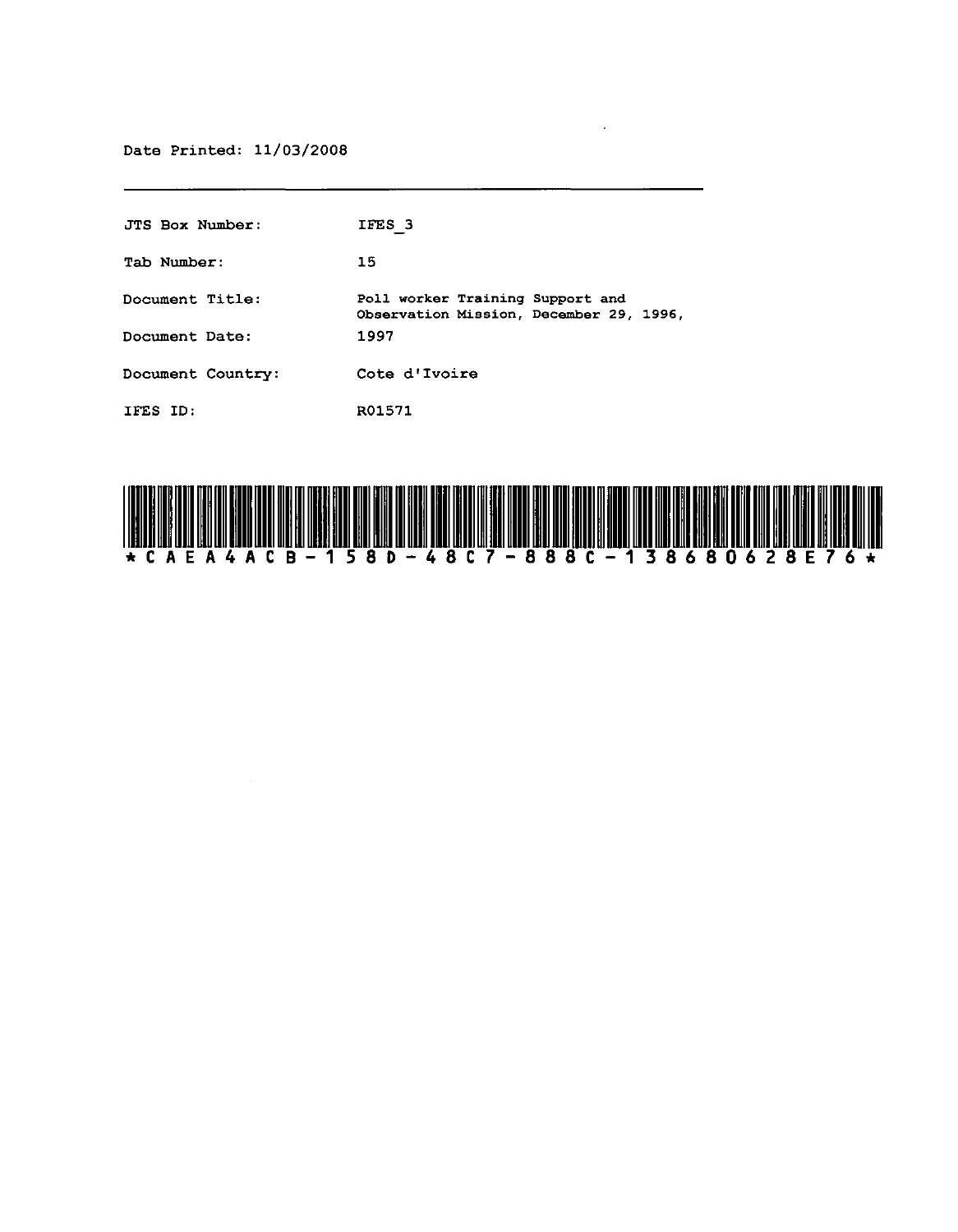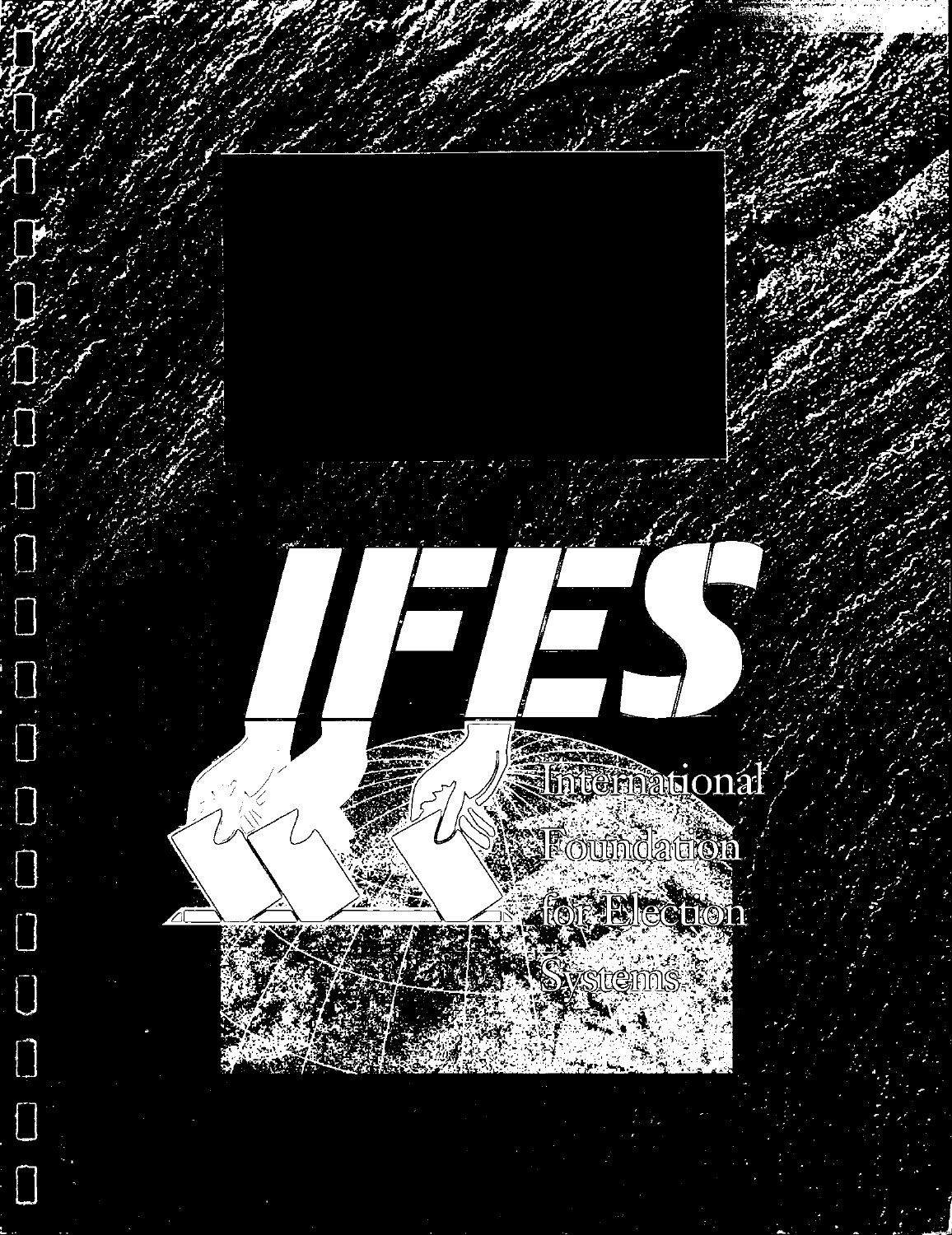

#### Pollworker Training Support and Observation Mission

December 29, 1996 Partial Elections \* Republic of Côte d'Ivoire \*

> TRIP REPORT January 1997

> > Prepared by:

Mara Posner, Program Officer for Africa and the Near East

Charles T. Manatt Patricia Hutar Dame Eugenia Charles Peter G. Kelly Leon J. Well<br>Chairman Secretary (Dominica)

I

I'

 $\left| \cdot \right|$ 

**III** 

**II** 

**III** 

IJ

**II** 

**II** 

IJ

IJ

II

II

I

II

I

I

(Dominica) David R. Jones Joseph Napolitan Judy G. Fernald<br>
Vice Chairman Treasurer President Research Jean-Pierre Kingsley

BOARD OF DIRECTORS Barbara Boggs Victor Kamber William R. Sweeney, Jr.

Maureen A. Kindel Richard W. Soudriette

VICe Chairman Treasurer Jean-Pierre Kingsley Randal C. Teague WiUiam J. Hybl (Canada) Coonsei

DIRECTORS EMERITI James M. Cannon Richard M. Scammon Peter McPherson

 $\overline{1}$ 

HONORARY DIRECTOR Mrs. F. difton White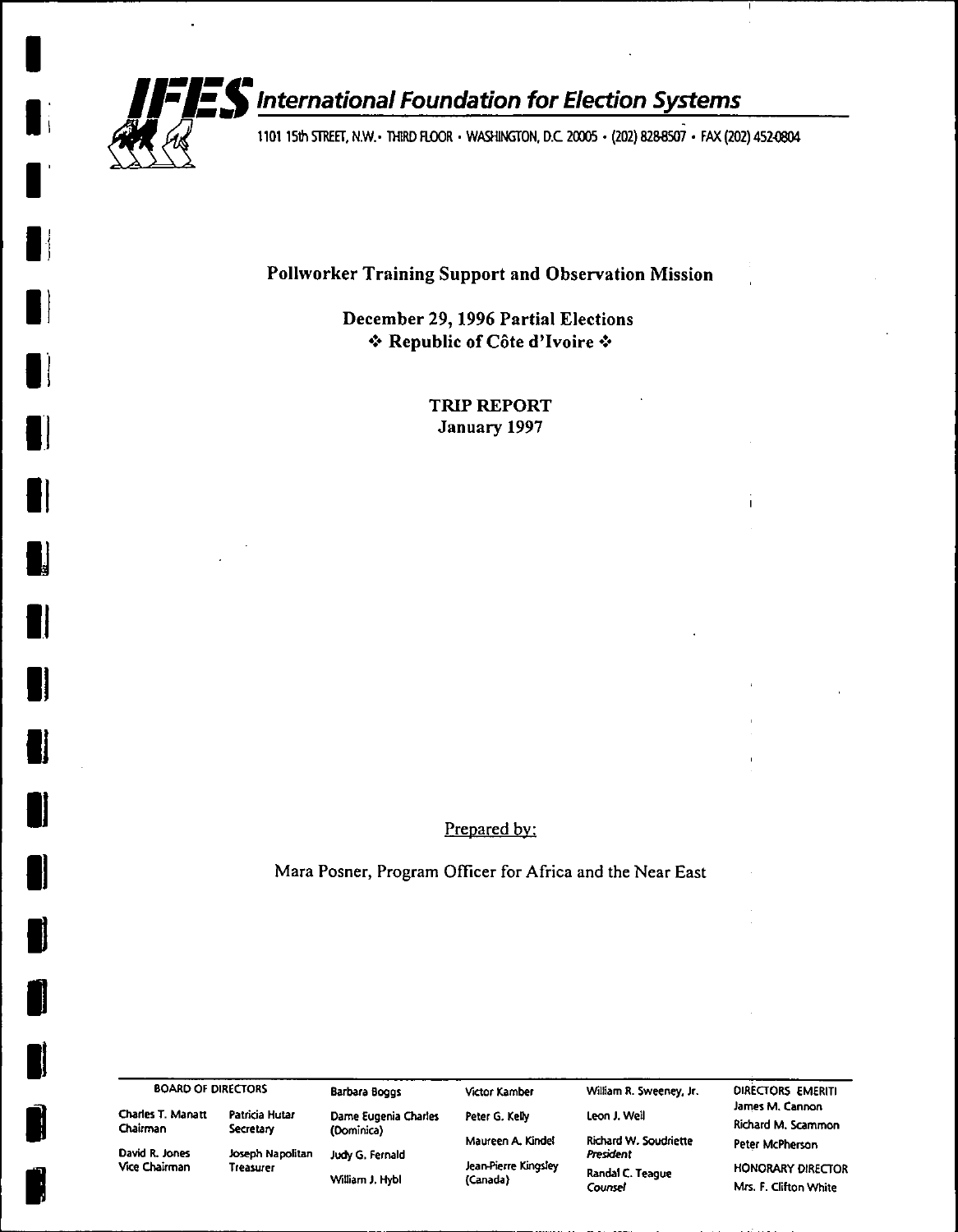#### 1. Overview

I

I

I

**II** 

**11** 

**II** 

**II** 

**U** 

**IJ** 

**II** 

**11** 

IJ

**II** 

II

 $\blacksquare$ 

IJ

II

**y** 

In November 1996 the International Foundation for Election Systems (lFES) received funding requests from two Ivorian NGOs, Ie Group d'Etudes et de Recherches sur la Democratie et Ie Developpement Economique et Social en Cote d'ivoire (GERDDES-CI) and Observatoire National des Elections (ONE), to support training and observation activities associated with December 29<sup>th</sup> partial elections. The requests were submitted to the U.S. Embassy in Abidjan and forwarded to IFES. Following discussions between IFES, the U.S. Embassy and the Canadian Embassy it was decided that IFES would finance the GERDDES poll worker training activity and the Canadians would cover ONE observation deployment. IFES then received approval from Regional Affairs/AF to use remaining DHF funds to cover the costs associated with this activity.

IFES Program Officer Mara Posner traveled to Cote d'ivoire from December 10, 1996 to January I, 1997 to disburse the IFES funds and work with the Ivorian NGOs on the election-related activities.<br>She arrived in Abidjan on December 10<sup>th</sup> and from December 14-21 traveled with the GERDDES trainers to three regions of the country, assisting with implementation of the training seminars. During the week of December 23-28 she met with representatives from the U.S. and Canadian Embassies, members of the NGO community and assisted ONE in organizing observer deployment. On December 27<sup>th</sup> she traveled to Korhogo to work with ONE Regional Coordinator Raphael Ouattara in preparing for observation of the Korhogo sous-prefecture legislative election. On election day Ms. Posner visited polling stations in the Korhogo region evaluating the performance of polling station supervisors who had received the GERDDES pollworker training.

Upon her return to Abidjan she met with U.S. Embassy, GERDDES and ONE representatives for follow up meetings and debriefings before departing Cote d'ivoire on January I, 1997.

#### 2. Background on the electoral system

Cote d'ivoire has held presidential, legislative and municipal elections every five years since 1960, as required by law and the Ivorian constitution. However, until 1990 only one political party, the People's Democratic Party of Cote d'ivoire (PDCI), was represented at the polls. In early 1990 Ivorian President Houphouet-Boigny was forced by political events to implement the multiparty system provided for in the Ivorian constitution, and opposition parties participated in general elections for the first time later that year, gaining 9 out of a total 175 seats in the National Assembly.

Opposition parties changed the political arena and made it apparent that a revision of the electoral code was necessary to make the election process conform to the new political landscape. Thus, work began in parliament to draft a new electoral code and in December 1994 it was promulgated by the National Assembly. .

#### 3. Opposition boycott of the 1995 general elections

The new electoral law corrected some incongruities of the previous code but contained several elements deemed unacceptable by Ivorian opposition parties. The number one point of contention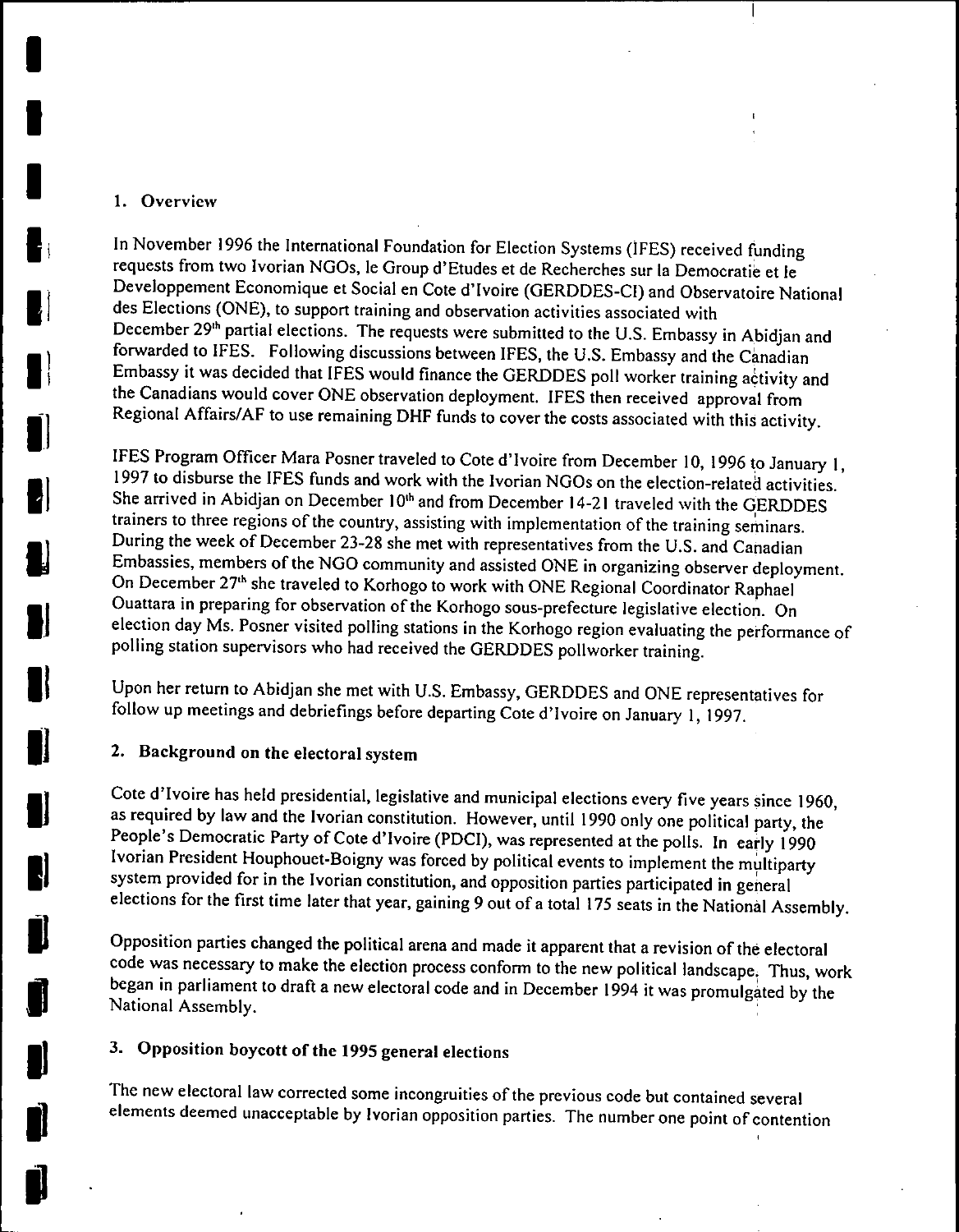IFES Trip Report .:. *Cote d'/voire*  January 1997 -- Page 2 I

**Ii** 

**II** 

**II** 

**II** 

**Ii** 

 $\blacksquare^!$ 

**II** 

tJ

**II** 

**II** 

I~

**Ii** 

 $\blacksquare$ 

**I!** 

 $\blacksquare$ 

 $\blacksquare^\|$ 

 $\blacksquare$ 

**IJ** 

was the continued role of the Ministry of the Interior in election administration and organization, Opposition political parties and civil society groups had consistently called for the creation of an independent electoral commission to oversee Cote d'lvoire's elections, Other controversial elements included strict eligibility guidelines for voting and candidacy, and who should have responsibility for revising the electoral list.

Despite the expressions of dissatisfaction with the new code, the government considered it as a law passed by the people's representatives in the National Assembly that must be applied. At the same time, the opposition demanded the law be withdrawn. With an eye on the upcoming 1995 general elections civil society groups attempted mediation between the two sides. Their intervention produced no immediate results as neither side would back down from its position. Several opposition parties called for a boycott of the October presidential election. Their boycott facilitated the landslide victory of Henri Konan-Bedie, the PDCI candidate and former president of the National Assembly.

Negotiations resumed following the October election and a settlement was reached whereby the government accepted demands to create an election oversight committee and opposition parties agreed to participate in the November legislative elections. The National Supervisory and Arbitration Election Committee was created as a supervisory body with members from political parties and civil society. The Committee's primary task was to be the review and updating of the electoral list in advance of the legislative elections. Unfortunately, the Committee was never given the resources to accomplish its mission and no revisions were made to the list prior to the elections.

Once again, opposition parties called for a boycott of the 1995 legislative elections. On election day violent clashes erupted in many regions. Allegations of fraud were widespread, and when the day had ended, elections had been canceled or results annulled in six legislative and four municipal races. It wasn't until October, 1996 that partial elections for the vacant seats were scheduled for December 29, 1996.

#### 4. Ivorian NGO involvement **in** the election process

Ivorian NGOs are increasingly active in the democratization process in Cote d'ivoire. With each successive election, Ivorian NGOs have shown their capacity to mobilize and contribute effectively to the process. They are becoming the voice of civil society while at the same time educating civil society about their role in participatory democracy. NGOs are acquiring experience in coordinating their activities with the government in select cases, as in the GERDDES' pollworker training program and ONE's observation effort.

GERDDES is the most visible and active of the Abidjan-based NGOs that promote democracy and economic development in Cote d'ivoire. It is one of the few NGOs with regional representation. Mr. Honore Guie, its president, is the force behind many GERDDES and ONE initiatives and is a respected leader of the NGO community. He was IFES' primary contact for both election-related activities.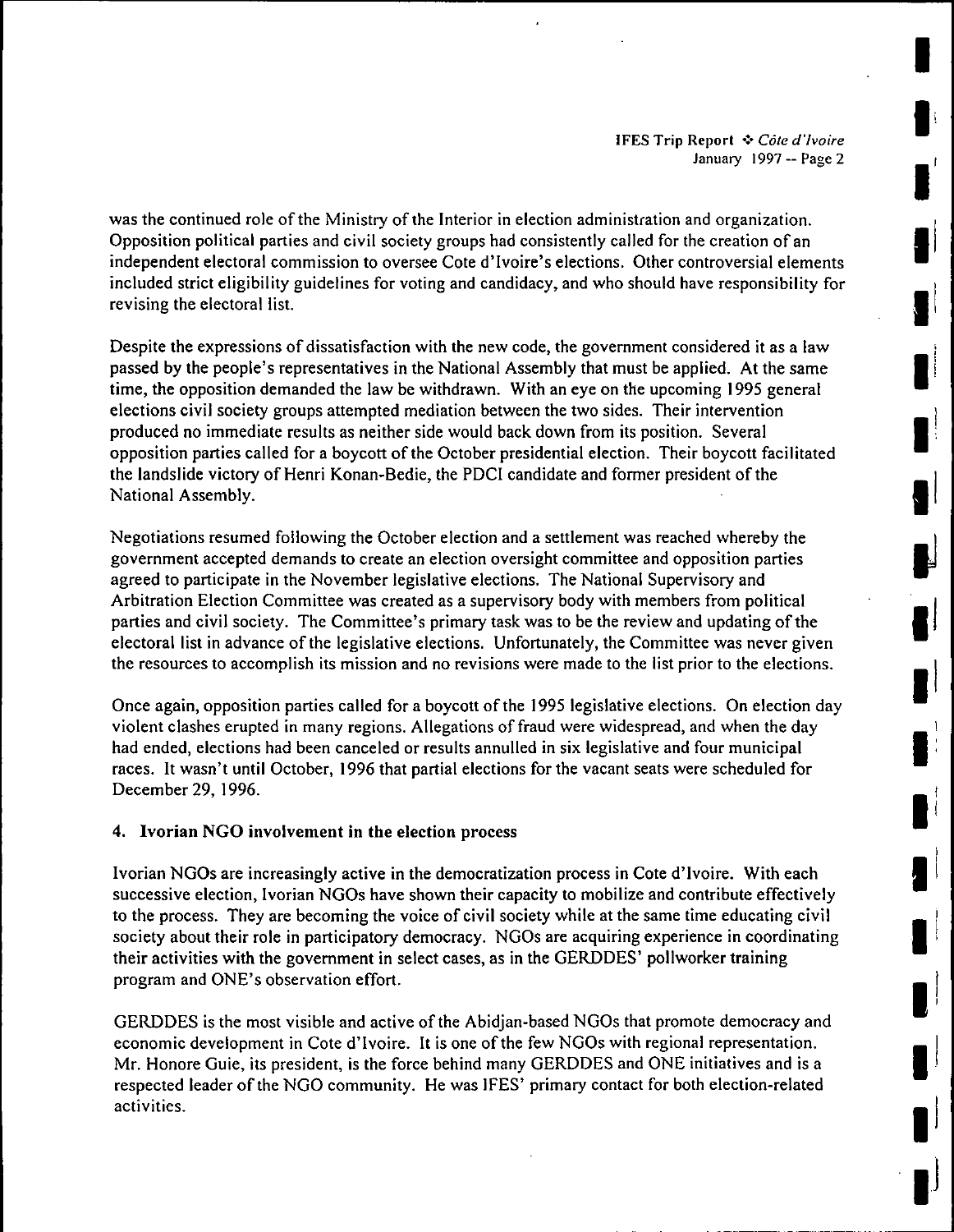IFES Trip Report .:. *Cote d'ivoire*  January 1997 -- Page 3

ONE is a collective of six NGOs established in August 1995 to mediate the political crisis between the government and opposition parties over the electoral code. As a result of the agreement, ONE was scheduled to work with the Supervisory Committee in reviewing the electoral list, and to train national observers to participate in observation of the legislative elections, Due to a number of reasons the revision of the electoral list did not take place, However, with financial support from the African American Institute (AAI) and the Canadian Embassy, ONE did accomplish its goal of training and deploying the first team of Ivorian election observers for the November legislative elections, The ONE-trained domestic observer activities were part of a larger UN-coordinated international observation of the 1995 elections,

ONE organized and implemented an August 1996 study of the socio-political situation in Gagnoa during the 1995 election boycott. Gagnoa is the stronghold of a primary opposition party, the Front Populaire Ivorian (FPI), ONE's objective in conducting the study was to identify the causes of ethnic and party clashes associated with the 1995 elections and propose solutions to avoid future clashes, especially for the rescheduled partial elections. IFES funded this study and a copy of the report was submitted to Program Officer Mara Posner upon her arrival in Abidjan. The report is on file in the IFES Resource Center. (The report's final conclusions are Attachment A)

ONE is open to all NGOs working for the promotion of democracy and human rights in Côte d'ivoire. Members of ONE are:

- I. L'Association Internationale pour la Democratie en Afrique-Section Cote d'ivoire (AID-CI)
- 2. L' Association Ivoirienne de Defense des Droits des Femmes (AIDF)
- 3. L'Association Syndicale de la Magistrature (ASM)

I

Ii

**I** 

**II** 

 $\blacksquare$ 

**11** 

**II** 

**II** 

**IJ** 

**II** 

**IJ** 

**IJ** 

**II** 

II

I

 $\blacksquare$ 

 $\mathbf{u}$ 

I

4. Le Group d'Etudes et de Recherches sur la Democratie et le Developpement Economique et Social en Côte d'Ivoire (GERDDES-CI)

- 5. La Ligue Ivoirienne des Droits de I'Homme (LIHDO)
- 6. Le Mouvement International des Femmes Democrates-Section Cote d'Ivoire (MIFED-CI)
- S. Background on IFES involvement in the 1996 election

Once the dates for partial legislative and municipal elections were announced, GERDDES and ONE obtained Ministry of the Interior (MINT) approval to train polling station supervisors and organize a team of domestic observers. IFES received proposals and requests for funding from GERDDES and ONE via the American Embassy in Abidjan in early November 1996. IFES received authorization from the Embassy and the State Department (Regional Affairs/AF) to extend the expiration date of DHF funds previously awarded to IFES for work in Côte d'Ivoire, in order to support one of the two activities. Following discussions between IFES, the American Embassy and the Canadian Embassy it was decided that IFES would finance the GERDDES pollworker training activity and the Canadians would cover ONE observation deployment. IFES Program Officer Mara Posner traveled to Côte d'Ivoire in early December to manage the financial support of the GERDDES activity, to work with GERDDES in implementing the training, to observe the December 29<sup>th</sup> elections, and to evaluate the impact of the training on the performance of pollworkers.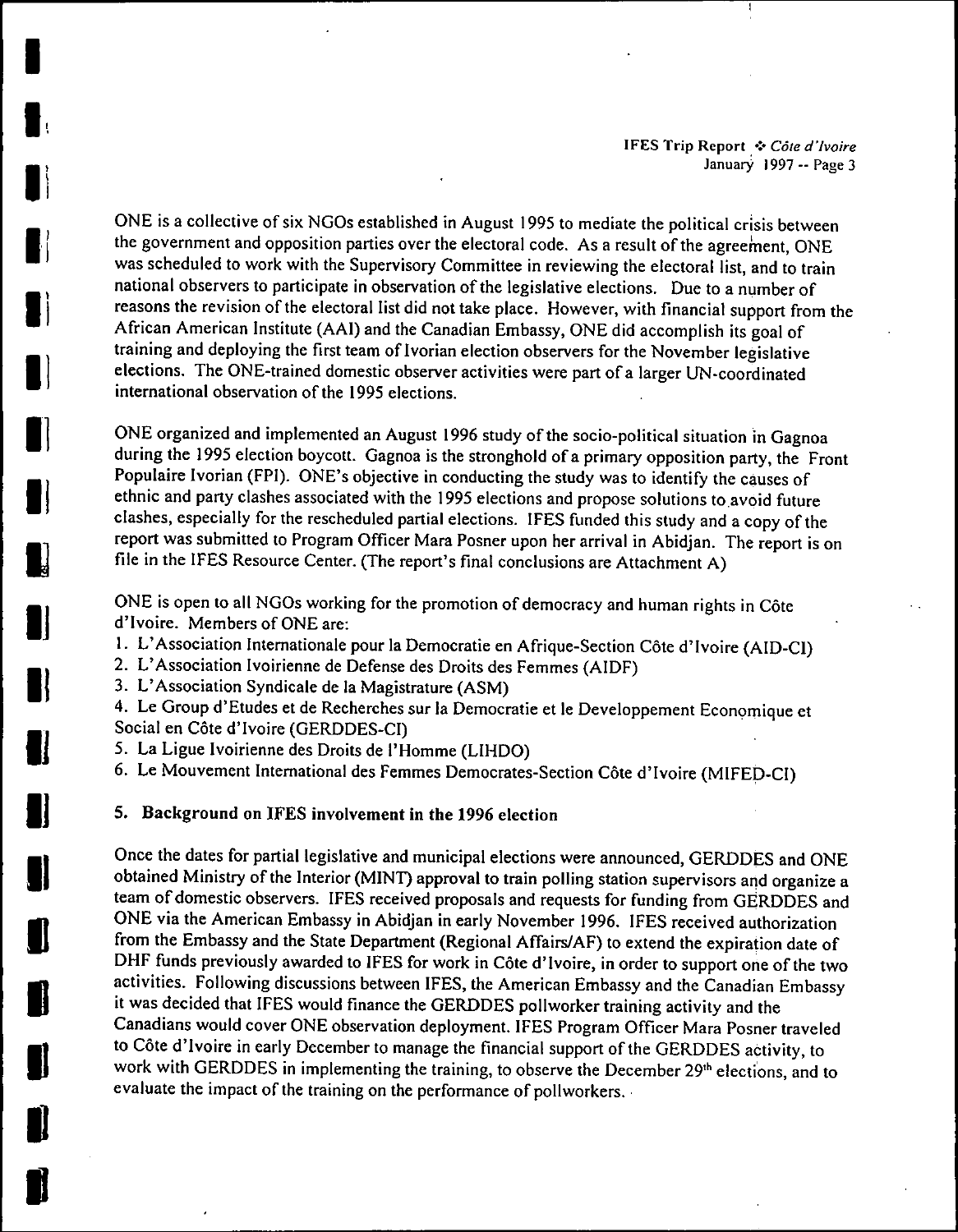IFES Trip Report *❖ Côte d'Ivoire* January 1997 -- Page 4 I

I

I

**Ii** 

**II** 

**II** 

**i** 

**II** 

**II** 

**I:** 

**Ii** 

 $\blacksquare$ 

**II** 

**II** 

**II** 

**II** 

**II** 

#### 6, The GERDDES training of polling station supervisors

Although this was a GERDDES training, several of the trainers were from ONE and would later serve as regional coordinators of observation teams, The ONE participants had been part of the original team that developed the training seminar for the 1995 election. (The list of trainers, training schedules and other training related documents are Attachment B).

The day and a half pollworker training program presented in each of three sites consisted of an opening ceremony, an overview of the seminar by Mr. Guie, an overview of the responsibilities of polling station supervisors by a representative of the prefecture, three "workshops" in which the essential components of the job were broken down, a simulation/role play of setting up and running a polling station, a lessons-learned session, and a closing ceremony. The prefect of the region and sous-prefects representing the MINT and the government were invited to participate in the opening and closing ceremonies.

Participants were candidates nominated by their sous-prefecture to serve as polling station supervisors. Final selections decisions had not been made at the time of the training. The prefets made participants aware of the fact that their attendance at the seminar was not a guarantee they would ultimately be chosen. Thus, not all the participants in the GERDDES training were eventually chosen to work as polling station supervisors on election day. Similarly, it should be noted that not all polling station supervisors received the GERDDES training.

If participants had to travel to the town where the training was being held, they stayed in hotels and received per diem. Participants and trainers had lunch together each day of the seminar at a nearby restaurant. At the last session of the training GERDDES asked participants to rate the seminar. Most of the negative comments had to do with logistics and administrative details. The seminar contents and trainers were rated favorably.

#### *Gagnoa*

The Gagnoa training took place December 14-15 and included approximately 120 participants from Gagnoa, Guiberoua and Ouragahio. Three legislative seats were at stake in Gagnoa alone and one in each of the other towns. Comments on the training included:

1) "I would like to thank all the NGO representatives who worked with us over the past two days. I was scared when I was chosen as a candidate to be polling station supervisor for the upcoming partial elections, given everything we lived through during the elections last year. But I leave here fortified with everything I need to know to fulfill my civic duty on election day. 1 hope these seminars will happen regularly in order to familiarize everyone with the role of a transparent vote in a true democracy."

2) "This training was welcome because it allowed us to understand many of the details of the procedures and organization of the vote. It also allowed us to raise questions and find solutions to certain problems that we could potentially face on election day. We were able to get the information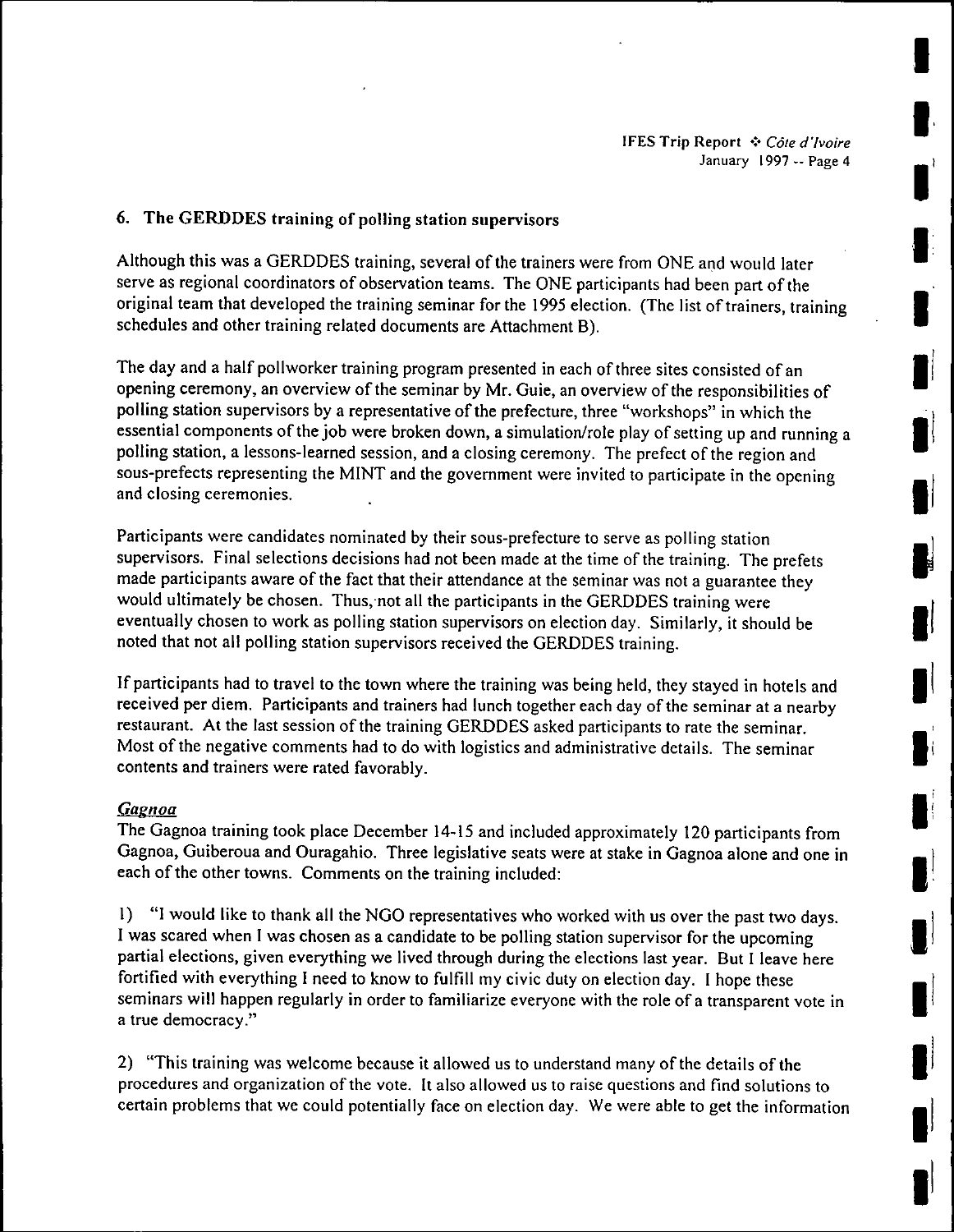IFES Trip Report .;. *Cote d'/voire*  January 1997 -- Page 5

we needed from the trainers as well as from administrative authorities. I hope this training continues after the partial elections and is extended to the rest of the population because many of our extended family members still don't know how to exercise their right to vote."

3) "The seminar ran smoothly and the trainers mastered perfectly its themes. I believe it was very enriching for democratization in Africa and in particular, Côte d'Ivoire. On election day I hope to apply all that we learned so that voting operations in my polling station run smoothly as well."

4) "In general, I believe everything went well. All the trainers were very well qualified and especially, Madame Kapet, who was the only woman among the trainers, yet was not bothered by this fact. Thanks to you, I learned many things about the role of a polling station supervisor and I will try to apply what I learned on election day. Thank you for your initiative and I encourage you **to continue."** 

#### *ManlFacoblv*

I

**II** 

**II** 

**II** 

**II** 

**II** 

**ij** 

**IJ** 

**11** 

**11** 

II

**II** 

**uli** 

 $\blacksquare$ 

 $\blacksquare$ 

 $\mathbf{u}$ 

I

The December 17-18 training in Man was for 35 polling station supervisors covering the municipal election in Facobly, about 30 kms outside of Man. Initially, many of the participants expressed indignation at being trained at all, as many of them had served as supervisors in past elections. However, once the seminar was over comments on the training were more positive:

I) "After having served as polling station supervisor six times, it is with much pleasure that I participated in this seminar. At the beginning I did not think I had anything new to learn from it. However I found myself fully engaged throughout the debates and workshops and now feel my experienced was greatly reinforced by the seminar. It made me realize the enormous responsibility of the position because one simple error could bring about a major conflict."

2) "This kind of training is necessary for the consolidation of democracy in Côte d'Ivoire. It should be given to all political party representatives and the general population in order to guarantee social **peace."** 

3) 'This seminar was of capital importance. Having never supervised a polling station, it allowed me to understand the mechanics of setting up and running a polling station, my role as a;supervisor, the role of the party delegates, secretaries and party representatives."

4) "This seminar was very enriching and owes it originality to the simulation of setting up a polling station which made it a most complete training."

#### *Korhogo*

The Korhogo training from December 18-19 included participants from Seguela, Ouaninou, Booko and Korhogo. There were approximately 105 participants in all. Two women participated in this seminar--the only ones trained. Feedback included:

I) "This seminar was very welcome. The training should be continued through the post-electoral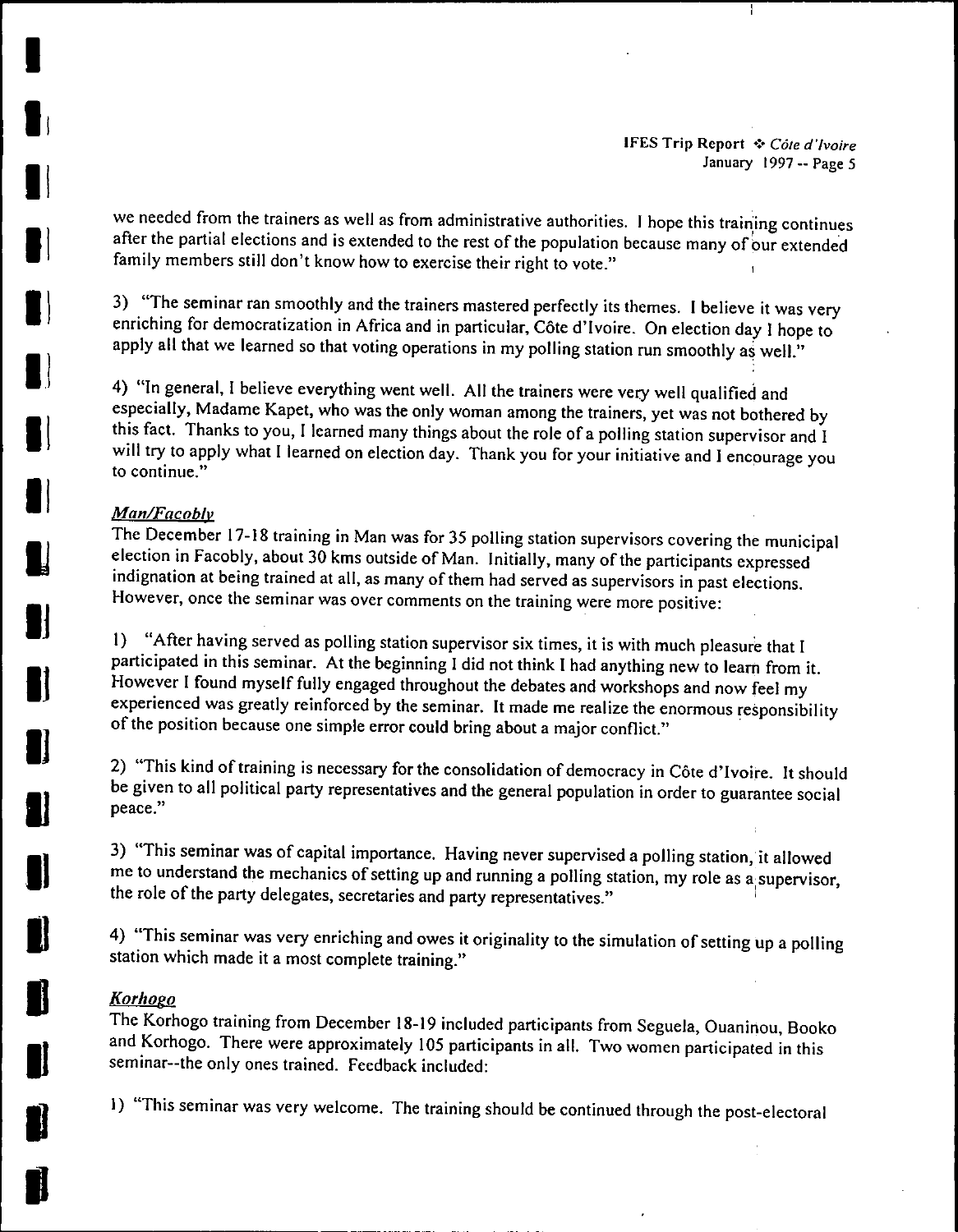IFES Trip Report *❖ Côte d'Ivoire* January 1997 -- Page 6

I

I

I

**II** 

**II** 

**II** 

 $\blacksquare$ 

**II** 

**i** 

 $\mathbf{I}$ 

**II** 

**II** 

**II** 

 $\blacksquare$ 

**II** 

**I]** 

**II** 

 $\mathbf{I}$ 

**II** 

period and include political parties as well."

2) "This training has reinforced our capacity to fulfill our role as supervisor of a polling station. What also impressed me was the seriousness of the trainers and the fact they had come all the way from Abidjan. It was a very enriching seminar."

3) "I hope this kind of training for polling station supervisors will continue because we learned many things about the mechanics and organization of the vote. In addition, the simulation permitted us to observe some unexpected situations we may face on election day; showing us that as the supervisor we must remain calm and serious in dealing with these situations."

4) "The training is a positive thing because it allowed us to learn some things that we were previously missing. We hope to be able to receive training for the next elections as well."

#### 7. The performance of electoral agents on election day

The GERDDES training had a significant impact on the performance of the polling station supervisors trained, as witnessed by ONE observers on election day. Not only did ONE observers notice the impact but this was expressed by the supervisors themselves and even recognized by Minister Bombet the day after the election. The training yielded polling station supervisors who possessed knowledge of polling station procedures and certain parts of the electoral code. No less important, however, was the confidence they acquired in their authority to make decisions. The only negative feedback they expressed was frustration that the other polling station staff (secretaries and party representatives) hadn't received training and that voters were unfamiliar with voting procedures.

Two out of the three polling station supervisors IFES observed on election day had attended the GERDDES training. The one who did not attend had been on a business trip in Abidjan and observing his performance allowed a comparison of the performance ofGERDDES-trained supervisors versus a non-trained supervisor. When the non-GERDDES trained supervisor was asked about training, he said would have liked to have attended it even though he had supervised polling stations in the past. As indicated in the Korhogo observation report, his lack of training was apparent as the set-up and procedures of his polling station did not reflect what had been taught in the GERDDES seminars.

A detailed observation report of the Korhogo election is included as Attachment C.

#### 8. Commentary on the elections and results

There was consensus from all concerned parties that the elections were carried out in a climate of peacefulness and that results were fair and reflected the "will of the people." The government quickly recognized gains made by the opposition, specifically by the FPI which took all seats in the Gagnoa region. Minister Bombet announced the results on national television and made a point of

------------- ----- -----------------------------'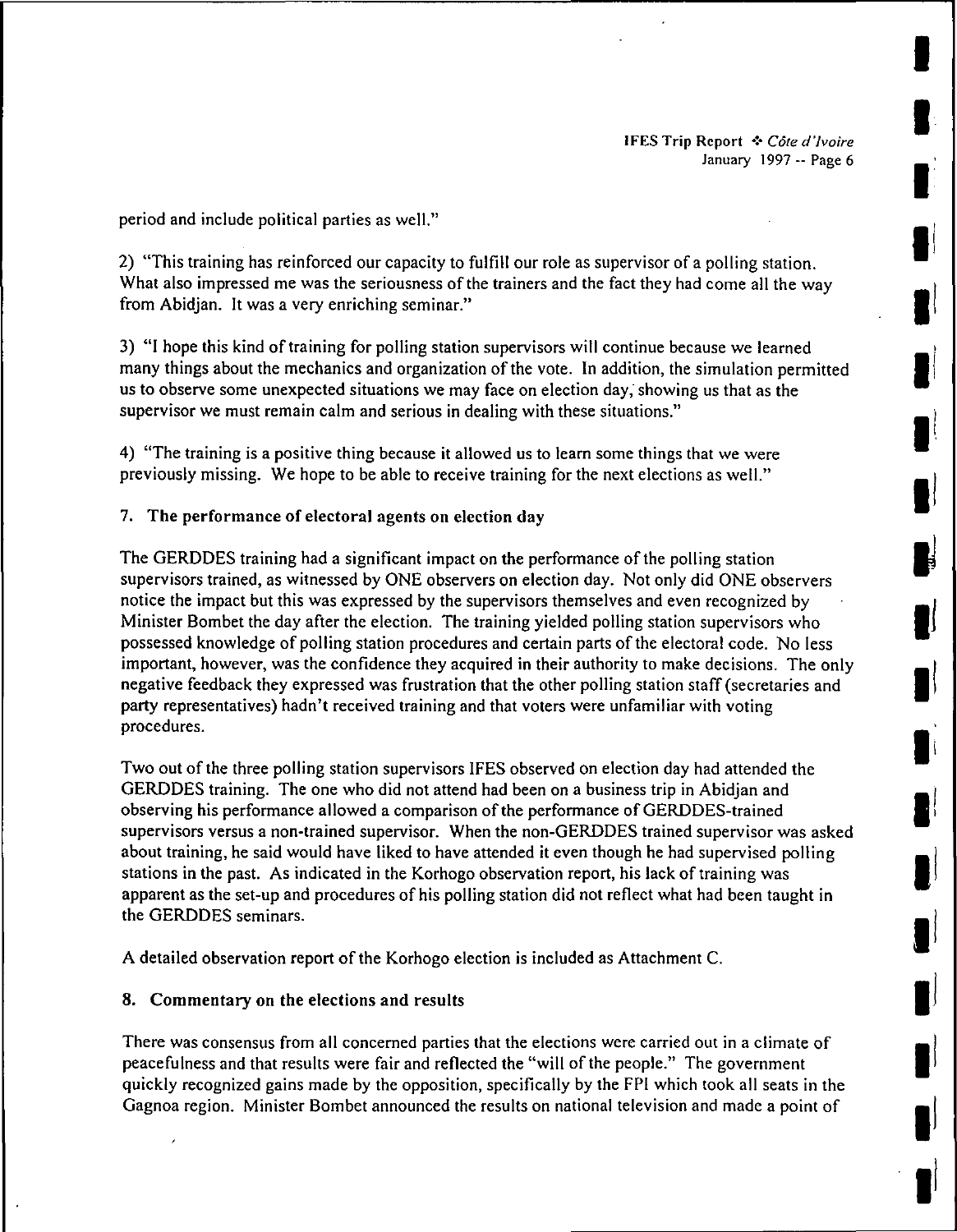#### IFES Trip Report .;. *Cote d'/voire*  January 1997 -- Page 7

Ê.

highlighting the participation of civil society through the NGO activities. He also thanked international donors for their support and offered his assessment of the elections that they were a successful indicator of the consolidation of democracy in Côte d'Ivoire.

ONE's official communique, delivered January 2, 1997 praised all sides for their respect of the law and the democratic process. ONE described the elections as well run and without major incident, noting the climate of cooperation between representatives of the Ministry of the Interiof and political and administrative authorities. It stated political actors avoided confrontation, pointed to the presence of officials from the election oversight commission, complimented the competence of voting station supervisors and thanked voters for their patience.

Nevertheless, ONE identified irregularities and inconsistencies observed on election day, pointing out these were mostly isolated cases rather than symptomatic of the process. Some of these included (direct translation from the French text):

I. The presence of police at polling stations<br>2. The lack of clear identification of polling

I

**I!** 

**II** 

I~

**Il** 

**11** 

**II** 

**IJ** 

**IJ** 

**II** 

**I)** 

**II** 

**I)** 

II

 $\blacksquare$ 

II

I

I

- 2. The lack of clear identification of polling station staff<br>3. The often poor choice of secretaries and vote tabulation
- 3. The often poor choice of secretaries and vote tabulating assistants<br>4. The poor training of some polling station staff
- 4. The poor training of some polling station staff<br>5. The behavior of some party representatives at a
- 5. The behavior of some party representatives at polling stations<br>6. The process of identification of voters and who is eligible to y
- 6. The process of identification of voters and who is eligible to vote  $\overline{a}$ . The (mis)use of indefible ink for signature fingermining
- The (mis)use of indelible ink for signature fingerprinting

See Attachment D for the full text of the ONE press release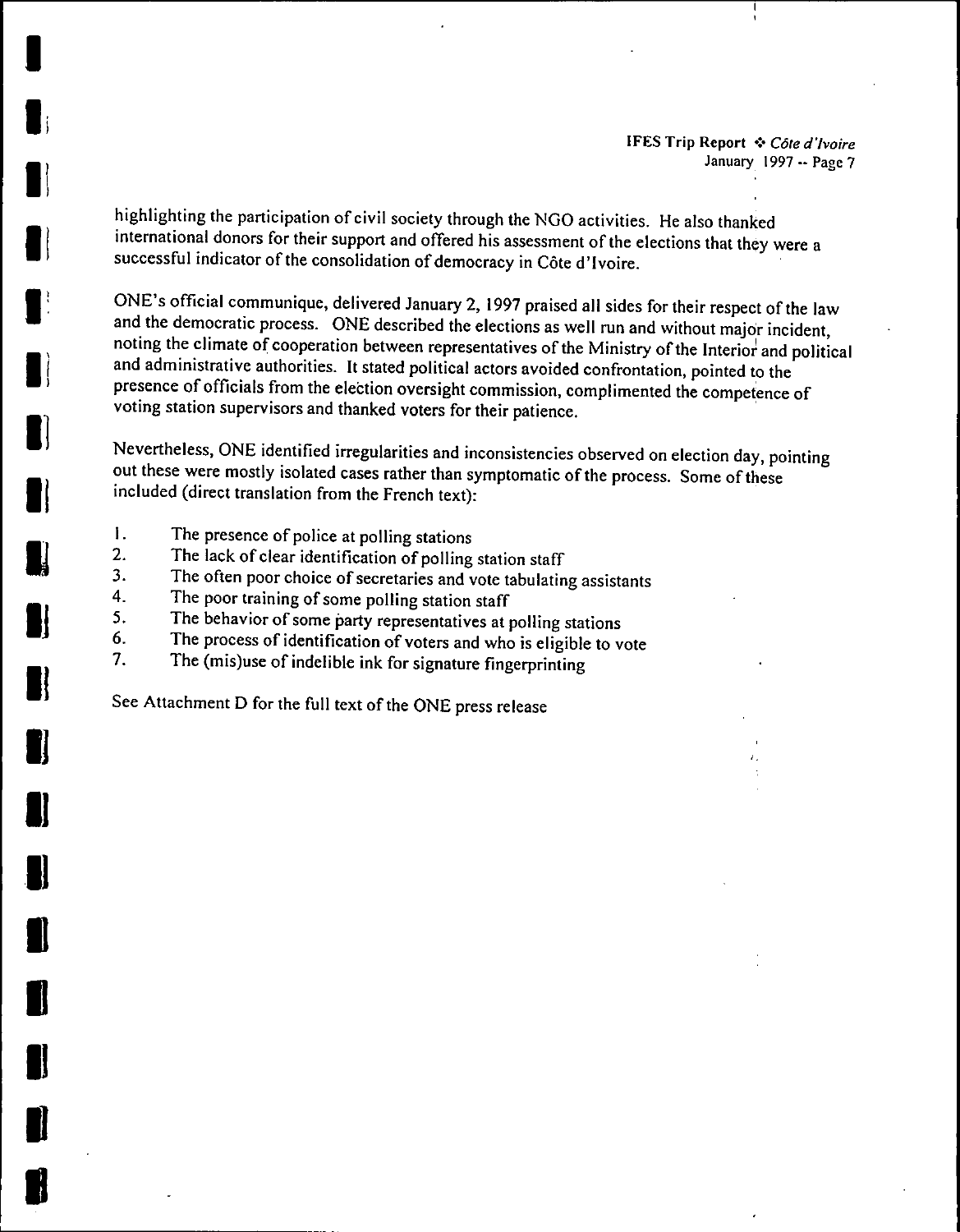#### IFES Trip Report .;. *Cote d'/voire*  January 1997 -- Page 8

 $\ddot{\phantom{a}}$ 

I

 $\mathbb{R}^2$ 

 $\begin{array}{c} \frac{1}{2} \\ \frac{1}{2} \end{array}$ 

 $\mathsf{H}% _{0}\left( \mathcal{N}_{0}\right) =\mathsf{H}_{0}\left( \mathcal{N}_{0}\right)$ 

**I!** 

**II** 

**II** 

**II** 

**II** 

**I!** 

**II** 

**II** 

**II** 

 $\blacksquare^\dagger$ 

| December 29, 1996 partial election results |                                                                                                         |                                                                             |                                    |                                |  |
|--------------------------------------------|---------------------------------------------------------------------------------------------------------|-----------------------------------------------------------------------------|------------------------------------|--------------------------------|--|
| Region/locality                            | Candidate(s)                                                                                            | Party                                                                       | Percen-<br>tages                   | Elected                        |  |
| Gagnoa (commune)                           | Mema Bamba<br>Dozo Joachim<br>Dano Djedije<br>Mamadou Toure<br>Diaby Moustapha<br><b>Badobre Pierre</b> | <b>PDCI</b><br>PCDI<br><b>FPI</b><br><b>FPI</b><br><b>RDR</b><br><b>RDR</b> | 39.8%<br>53.59%<br>6.56%           | Dano D.<br>Mamadou T.<br>(FPI) |  |
| Gagnoa (sous-prefecture)                   | Cahi Brizi                                                                                              | PCDI                                                                        | 38.09%                             | Dasse H.                       |  |
|                                            | Dasse Henri                                                                                             | FPI                                                                         | 61.91%                             | (FPI)                          |  |
| Guiberoua                                  | Mabo Gohou J.                                                                                           | <b>PDCI</b>                                                                 | 41.88%                             | Brissi T.                      |  |
|                                            | <b>Brissi Troupa</b>                                                                                    | <b>FPI</b>                                                                  | 58.12%                             | (FPI)                          |  |
| Ouragahio                                  | Didi Langui                                                                                             | <b>PDCI</b>                                                                 | 25.67%                             | Gbagbo L.                      |  |
|                                            | Gbagbo Laurent                                                                                          | <b>FPI</b>                                                                  | 74.33%                             | (FPI)                          |  |
| Seguela                                    | Bakayoko Youssouf<br>Soumahoro Mamadou<br>Dosso Valy<br>Dosso Massoma                                   | <b>PDCI</b><br><b>RDR</b><br>Indep.<br>Indep.                               | 48.63%<br>43.20%<br>5.47%<br>2.70% | Bakayoko Y.<br>(PDCI)          |  |
| Korhogo (sous-prefecture)                  | <b>Ousmane Coulibaly</b>                                                                                | PDCI                                                                        | 61.31%                             | Ousmane C.                     |  |
|                                            | Coulibaly Mamadou                                                                                       | <b>RDR</b>                                                                  | 38.69%                             | (PDCI)                         |  |
| Adzopé                                     | Yapo Achi Christophe<br>Kouao Kouao<br>Dia Yapi                                                         | PDCI<br><b>FPI</b><br>Indep.                                                | 63.28%<br>33.49%<br>3.23%          | Yapo A.<br>(PDCI)              |  |
| Facobly*                                   | Sekou Sangare                                                                                           | <b>PDCI</b>                                                                 | 47.65%                             | Tehi K.                        |  |
|                                            | Tehi Kouhon                                                                                             | <b>FPI</b>                                                                  | 52.35%                             | (FPI)                          |  |
| Booko*                                     | Vassidiki Diomande                                                                                      | <b>PDCI</b>                                                                 | 56.58%                             | Vassidiki D.                   |  |
|                                            | Diomande Ismaila                                                                                        | <b>FPI</b>                                                                  | 43.42%                             | (PDCI)                         |  |
| Ouaninou*                                  | Lancina Bamba                                                                                           | <b>PDCI</b>                                                                 | 52.50%                             | Lancina B.                     |  |
|                                            | Saoure                                                                                                  | Indep.                                                                      | 47.50%                             | (PDCI)                         |  |
| Lakoia*                                    | Diarra Pelkan Marc                                                                                      | PDCI                                                                        | 58.82%                             | Diarra Pelkan                  |  |
|                                            | Boga Doudou                                                                                             | <b>FPI</b>                                                                  | 41.18%                             | (PDCI)                         |  |

*• indicates municipal election* 

 $\ddot{\phantom{0}}$ 

*PDCI* = *Parti Democratiqlle de Cote d'ivoire; FPI* = *Front Poplilaire Ivoirien; RDR* = *Rassemblement des Repllblicains*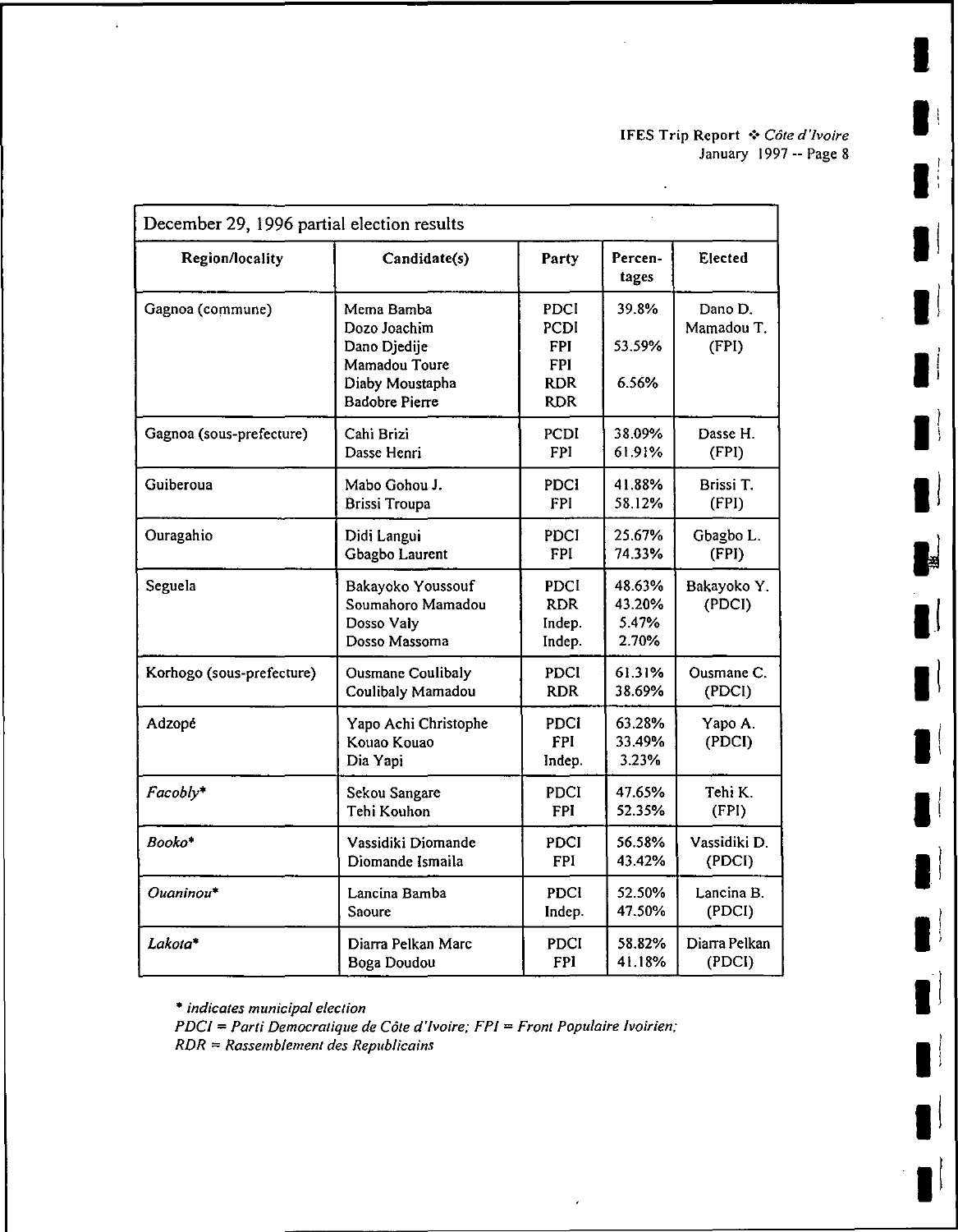IFES Trip Report .:. *Cote d'/voire*  January 1997 -- Page 9

#### 10. Final Comments and Recommendations

I

**II** 

**II** 

**II** 

**11** 

**II** 

**II** 

**u** 

**II** 

**II** 

II

II

I

I

I

I

I

I

GERDDES and ONE deserve to be complimented for their initiative in organizing the training of election workers and for deploying national observers to monitor the elections. Based on their involvement in the 1995 election, the NGOs' recognized a continuing need and overcame funding constraints to fulfil the training and observation needs for the 1996 partial elections. For future elections, a comprehensive and universal training program for all election workers (not just supervisors) should be a prominent feature of the election preparation process in Côte d'Ivoire and included in national and regional election budgets. Many of the prefects and sous-prefects feel they have barely enough funds to cover such material items as vehicles, fuel, voting screens and lanterns and do not consider training among the primary election needs.

As witnessed by ONE observers on election day, training is an essential part of the election process. Several polling stations supervisors, who had not benefited from the GERDDES training, asked ONE observers to confirm their polling station was set up correctly, to clarify a procedure, or to settle an argument over a regulation. The lack of universal training for pollworkers translates into an uneven application of the election code which can lead to delays or mistakes in tabulating results or in filling out election forms, as well as other irregularities that may alter the results.

The professionalization of election administration in Côte d'Ivoire and the standardization of training can have a far-reaching positive impact on the establishment of a sustainable participatory democracy. The MINT's willingness to allow Ivorian NGOs to train pollworkers and undertake domestic election observation is a sign the Ivorian government is open to change. Addressing remaining insufficiencies of the electoral process, perhaps through the establishment of an election commission with legal and financial standing, is a way for the Ivorian government to exhibit continued commitment to advancing the democratization process. With regard to Ivorian civil society, IFES hopes the NGOs will work on fine tuning their organizational and management skills so they may play an increasingly significant role in Côte d'Ivoire's democratic consolidation.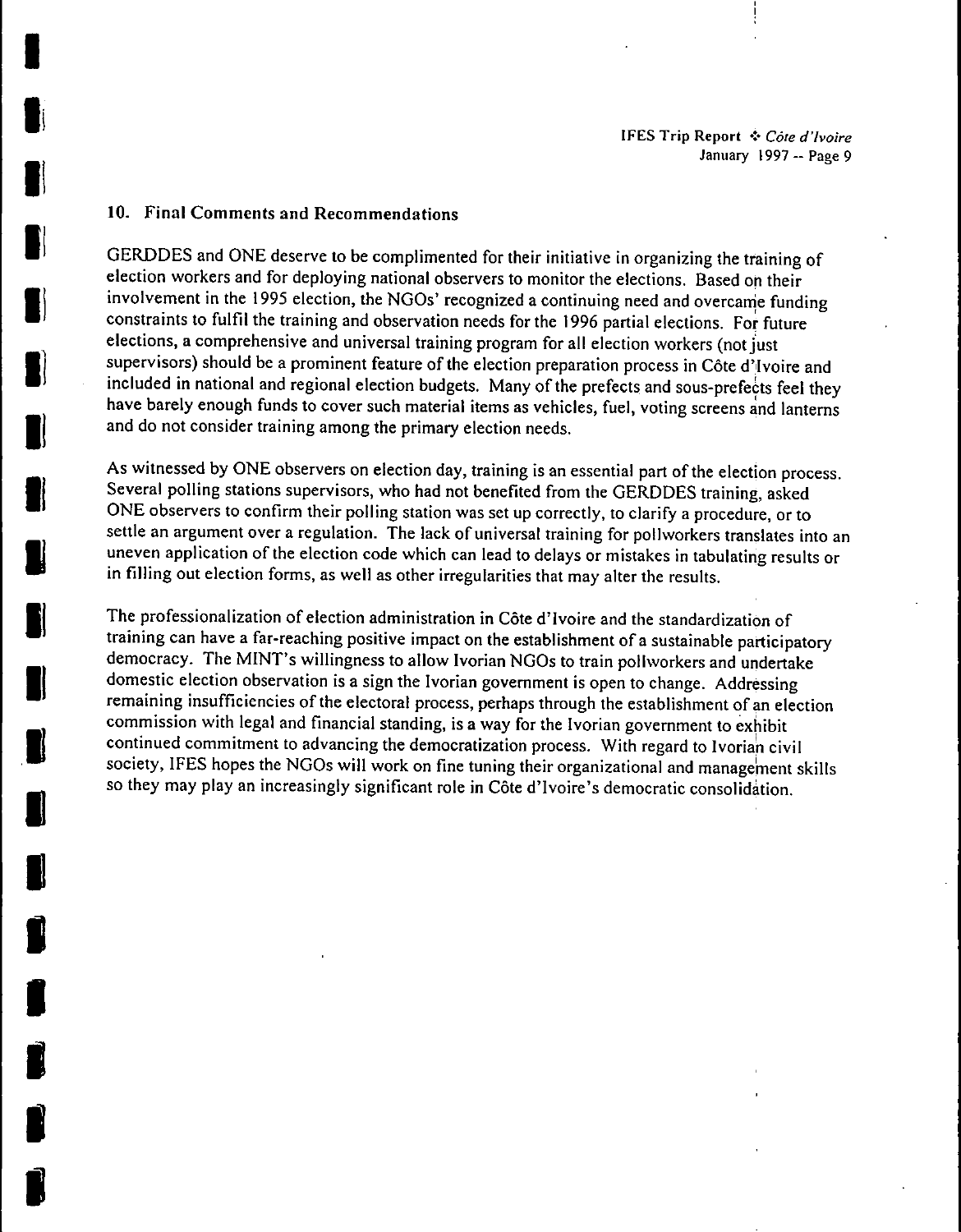# Appendices

t,

 $\frac{1}{2}$  .

 $\mathcal{L}_{\mathcal{A}}$ 

 $\boldsymbol{\beta}$  $\sim 2^{\circ}$  $\bar{a}$ 

 $\begin{array}{c} 1 \\ + \\ + \\ + \\ + \end{array}$ 

 $\bar{A}$ 

I

I'

 $\blacksquare$ 

II

II

**II** 

**II** 

**II** 

IJ

**IJ** 

**II** 

**11** 

**IJ** 

**II** 

11

I

II

**11** 

I

| <b>Attachment A:</b> | Final conclusions from the GERDDES report entitled, "Rapport de la<br>Mission d'Evaluation de la Situation Socio-Politique dans le Departement<br>de Gagnoa depuis les Elections Legislatives du 26 Novembre 1995." |
|----------------------|---------------------------------------------------------------------------------------------------------------------------------------------------------------------------------------------------------------------|
| <b>Attachment B:</b> | The list of GERDDES trainers, training schedules and other training-<br>related materials for the December, 1996 GERDDES pollworker training<br>seminars.                                                           |
| Attachment C:        | Ms. Posner's observation report for the Korhogo sous-prefecture<br>legislative election of December 29, 1996.                                                                                                       |
| <b>Attachment D:</b> | ONE's communique de presse delivered January 2, 1997.                                                                                                                                                               |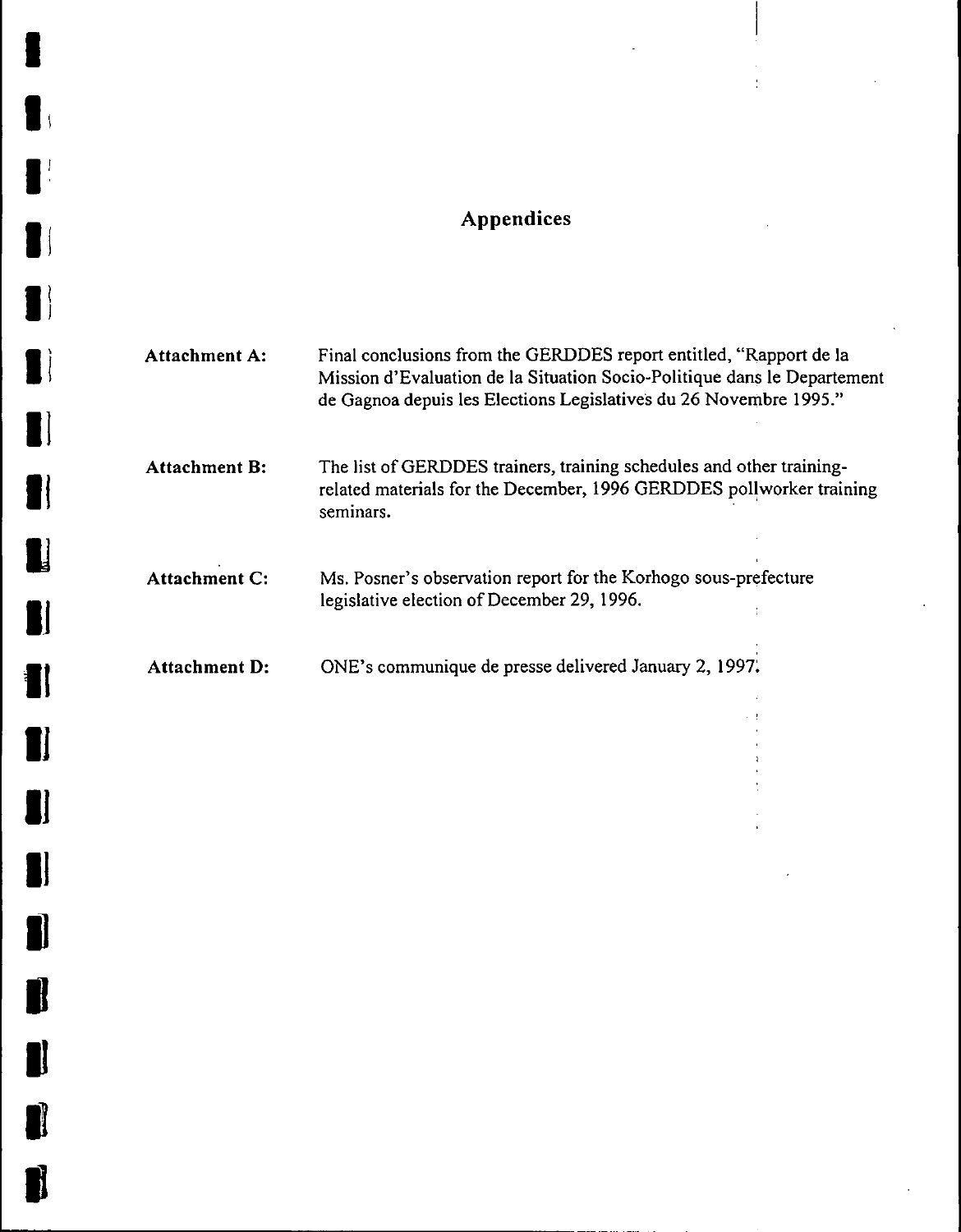# **CONCLUSION**

I

I

**I'** 

**II** 

 $\blacksquare$ 

**II** 

**11** 

**II** 

**in** 

**IJ** 

**II** 

**I]** 

IJ

**II** 

 $\blacksquare$ 

**UI** 

U<sub>.</sub>

 $\blacksquare$ 

 $\blacksquare$ 

L'ONE a tiré plusieurs enseignements de cette enquête menée dans le département de Gagnoa en vue des élections législatives partielles.

Le premier enseignement est la très grande satisfaction des populations qui ont apprécié le fait que la société civile (L'ONE) ait décidé de s'impliquer dans la recherche de solution, dans une approche "technique" et non partisane. Les deux communautes ont salue cette initiative qui, selon elles, va accelerer la decrispation, des !'instant qu'une entité neutre s'intercalle entre les forces politiques (les partis) qui ont du mal à trouver un terrain d'entente. Pourtant etre ecouté par les deux bords, la société civile devrait d'un etre plus présente sur le terrain.

Le second enseignement est la plus grande méconnaissance que les populations ont du système électoral et le désabusement d'une partie de l'électorat. Peu de gens ont une connaissance claire des opérations préélectorales et avaient donc beaucoup de mal à répondre aux questions des enquêteurs. Le pourcentage de réponses aux questions posées est parfois tombé à moins de 30%. Les équipes de l'ONE ont été aussi surpris de constater que même les représentants des partis politiques maîtrisaient mal le processus electoral et se fondaient souvent sur la rumeur. Peu ont pu fournir des preuves matérielles des allégations faites. Les équipes devaient donc faire des recoupements pour essayer d'approcher la realite des faits. II est donc absolument indispensable que des campagnes d'éducation civique soient menées régulièrement en direction des populations et que les responsables locaux des partis aient une formation adéquate pour encadrer les militants et fonder leurs réclamations sur des preuves matérielles indiscutables pour faire taire la rumeur, qui a été en réalité à la base des

Le troisième enseignement c'est la volonté réelle des populations de vivre dans la Paix, la Concorde et la Fraternité. Mis à part la question des terres qui n'est pas un problème politique, les communautés Baoulé et Bété veulent vivre en parfaite harmonie au plan politique, des I'instant qu'au niveau national, les leaders trouvent un accord minimal de cohabitation pacifique. C'est pour cela que I'ONE saisit I'occasion de ce rapport pour lancer un appel à toutes tendances confondues d'arriver à un modus vivendi qui permettra d'avoir en Côte d'Ivoire, pour l'avenir, des élections calmes et transparentes. L'occasion est fournie par les prochaines elections partielles et I'ONE souhaite vivement que toutes les forces politiques et administratives se mobilisent pour leur réussite.

L'ONE tient à remercier très vivement le Ministre de l'Intérieur, M. Emile Constant BOMBET qui a accueilli favorablement la mission de I'ONE et pris 'Ies dispositions nécessaires pour que toutes les autorités politiques et administratives reçoivent sa délégation. Il lui sait gré de bien vouloir transmettre au Gouvernement et au Chef de<br>l'Etat sa profonde gratitude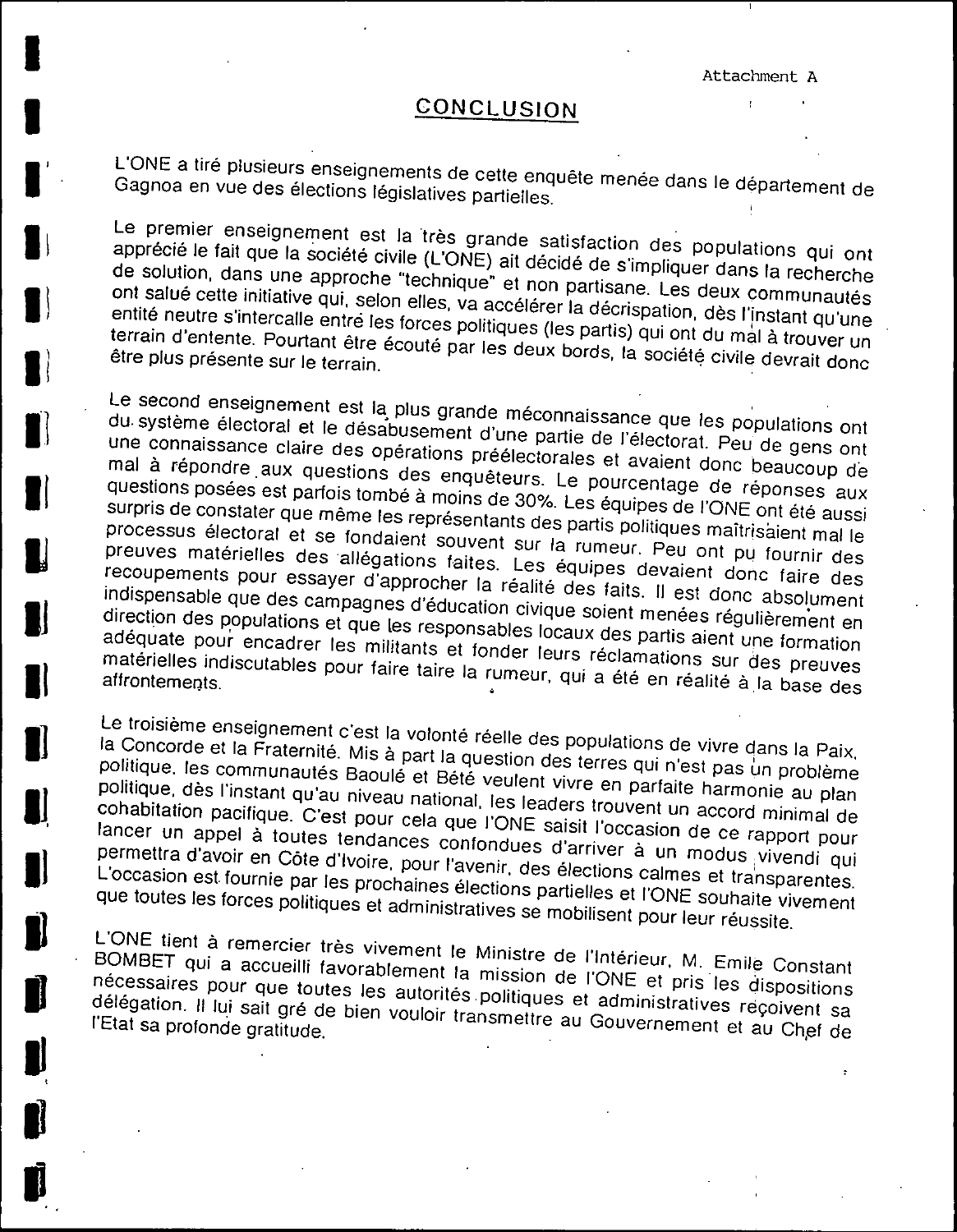Il remercie aussi les autorités et les populations du département de Gagnoa pour leur accueil chaleureux et leur disponibilité à répondre aux questions qui leur ont été posées. Il est prêt à tenir compte de toute nouvelle observation portant sur le contenu de ce rapport qu'il soumet aux autorités de l'Etat et aux partis politiques représentés à l'Assemblée Nationale.

L'ONE, exprime enfin toute sa reconnaissance à l'IFES et à l'Ambassade des Etats-Unis d'Amérique pour leur soutien, sans lequel cette mission n'aurait jamais pu s'accomplir. Il souhaite que cette contribution à la consolidation de la démocratie et de l'Etat de droit en Côte d'Ivoire soit renforcée, afin que la société civile, dans sa démarche bénévole et non partisane, continue de jouer son rôle qui est aujourd'hui positivement apprécié par la population.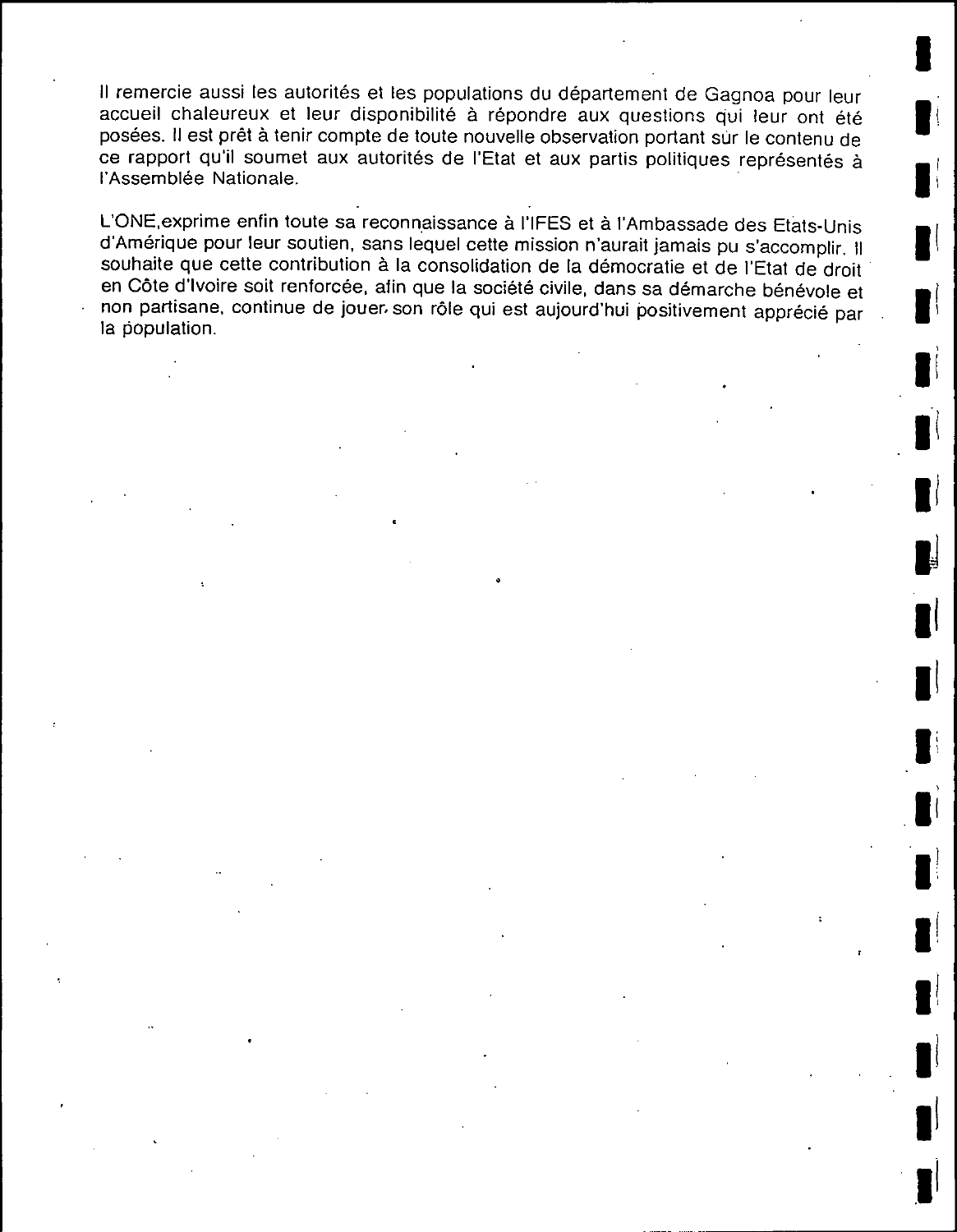

V

GROUPE D'ETUDES ET DE RECHERCHES SUR LA DEMOCRA TE ET LE DEVELOPPEMENT ECONOMIQUE ET SOCIAL EN COTE D'IVOIRE

GIBIRIOIDIES-CI

# ATELIERS DE FORMATION **DES** PRESIDENTS DE BUREAU DE VOTE

#### **FORMATEURS**

1- M. GUIÉ K. Honoré, Professeur de Droit à l'Université d'Abidjan Président du GERDDES-CI

2- M. BILÉ B. Mathieu, Professeur de Droit à l'Université d'Abidjan Secrétaire Général de la LIDHO

3- M. OUATTARA Raphaël, Professeur de Lettres à l'Université d'Abidian Secrétaire Général de l'AID-CI

4- Mme KAPET B. Bernadette, Sociologue Trésorière du GERDDES-CI

5- M. KOUADIO Jean, Professeur à l'Institut National Supérieur de l'Enseignement Technique (INSET) Secrétaire Général du GERDDES-CI

6- M. SONZAHI V. Vincent, Professeur de Droit à l'Université d'Abidjan Membre du GERDDES-CI

7- M. TRAORÉ Souleymane, Professeur à l'Institut National Supérieur de l'Enseignement Technique (INSET) Président de la Section de Yamoussoukro du GERDDES-CI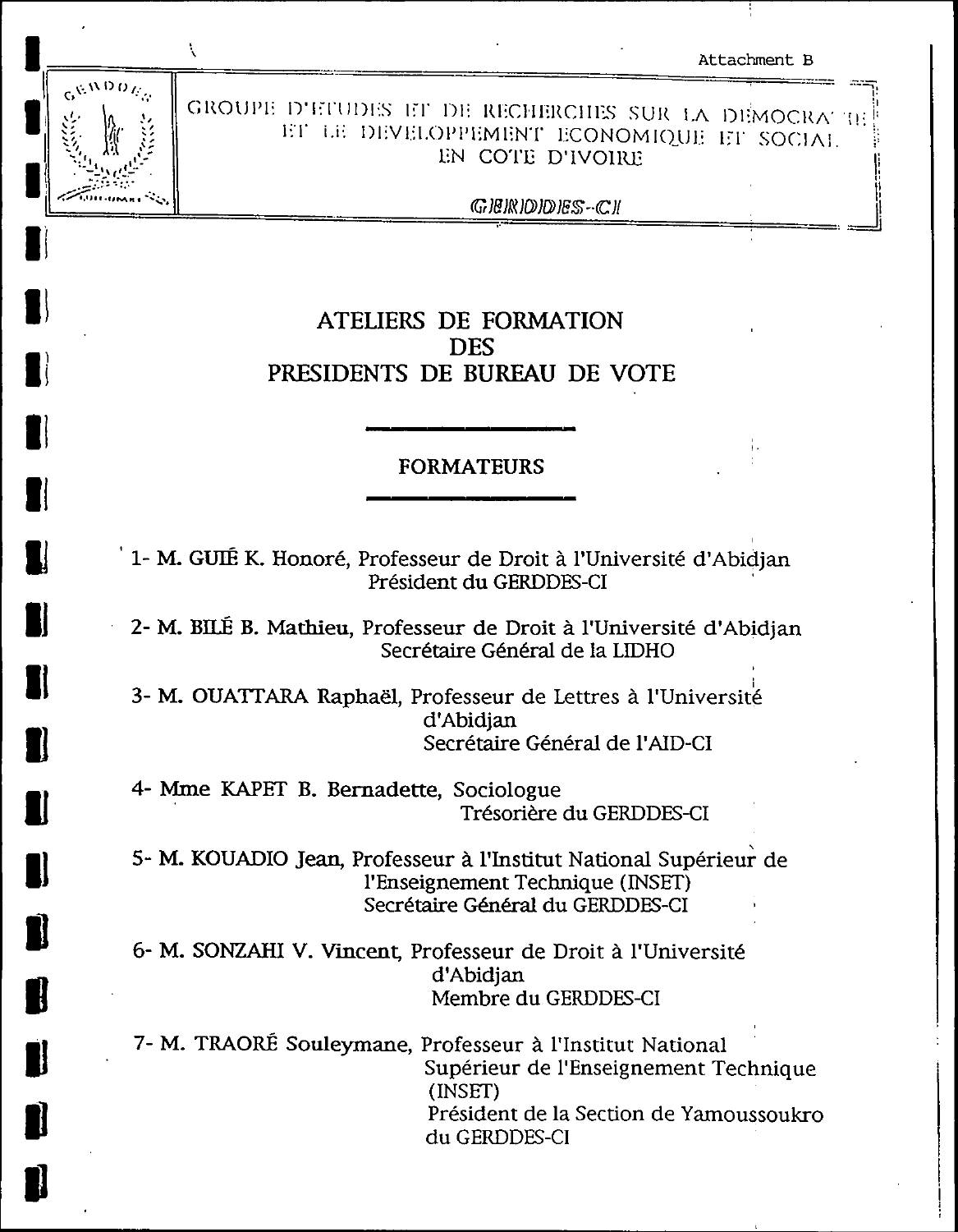

GROUPE D'ETUDES ET DE RECHERCHES SUR LA DEMOCRATE ET LE LEVELOPPEMENT ECONOMIQUE ET SOCIAL EN COTE D'IVOIRE

GIEIRIDIDIES-CI

# ATELIERS DE FORMATION **DES** PRESIDENTS DE BUREAU DE VOTE

#### THEMES DES ATELIERS

## 1- "L'ouverture du Bureau de vote"

Animateurs: - Mme KAPET B. Bernadette - M. KOUADIO Jean

## 2- "Le déroulement du scrutin"

- M. BILÉ B. Mathieu Animateurs: - M. OUATTARA Raphaël

## 3- "La fermeture du Bureau, le dépouillement et la transmission des résultats"

| Animateurs: | - M. GUIÉ K. Honoré     |  |
|-------------|-------------------------|--|
|             | - M. SONZAHI V. Vincent |  |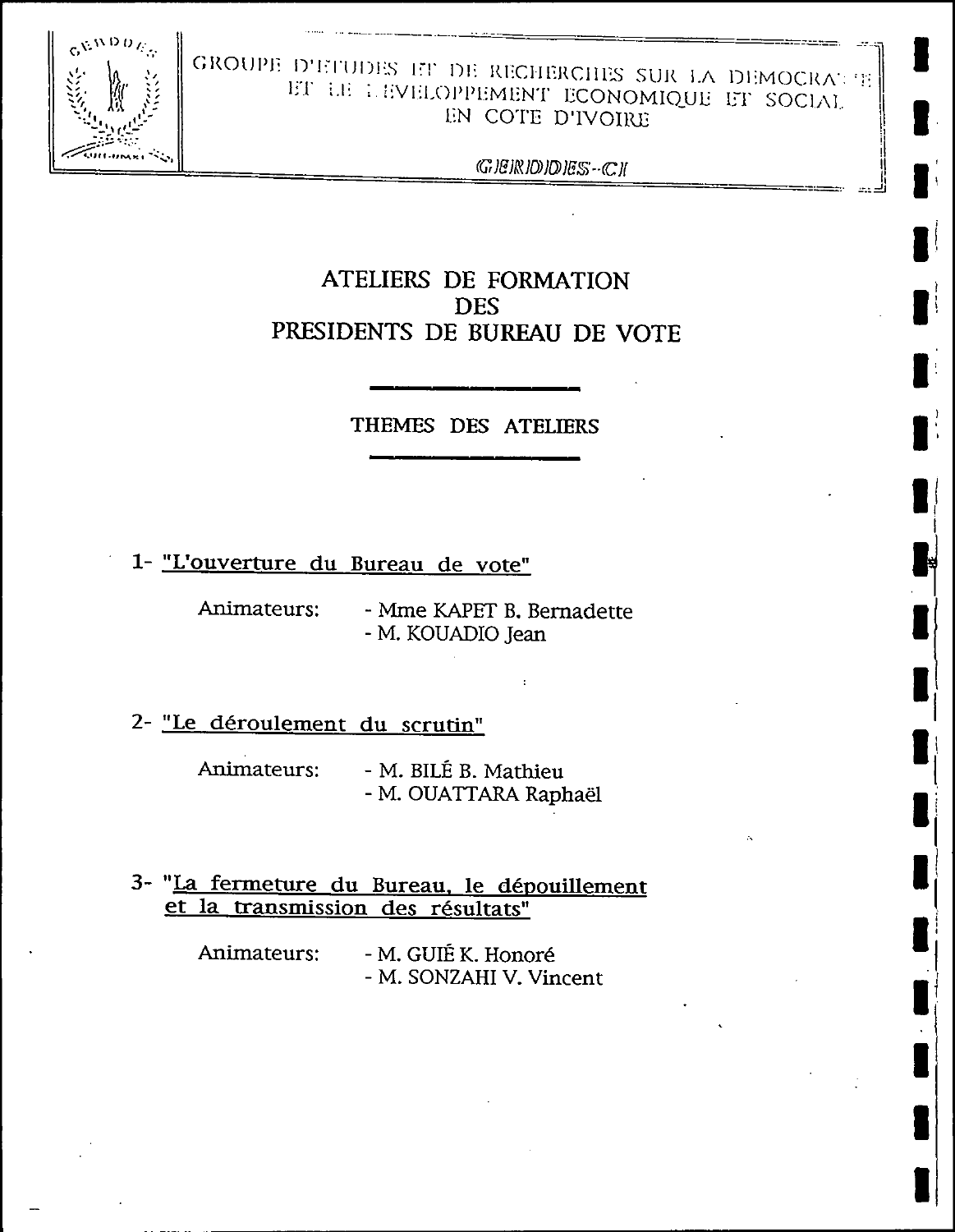

**II** 

 $\blacksquare$ 

**III** 

**11** 

**II** 

II

II

**II** 

II

**g** 

I

I

I

I

I

**•**<br>•

# $\epsilon^{\mathbf{x} \mathbf{b} \mathbf{b} \mathbf{c}^{\mathbf{x}}}_{\mathbf{s}}$  ||GROUPE B'ETUDE ET DE RECHERCHE SUR LA DEMOCRATIE ET LE DEVELOPPEMENT ECONOMIQUE ET SOCIAL EN COTE-O'IVOlnE 0 E H 0 0 E S ~ 6 1

# PROGRAMME DES ATELIERS DE FORMATION DES PRESIDENTS DE BUREAU DE VOTE

## GAGNOA

# SAMEDI 14 DECEMBRE 1995

MATIN

- 8hOO : Inscription des participants
- 8h30 : Accueil des Invités
- 8h45 : Arrivée des Autorités
- 9h00 : Cérémonie officielle d'ouverture Allocutions:
	- Le Maire de la Ville de Gagnoa
	- Le Président du GERDDES-CI<br>- La Représentante de l'I.F.E.S.
	-
	- Le Maire de la Ville de Gagnoa<br>- Le Président du GERDDES-CI<br>- La Représentante de l'I.F.E.S.<br>- Son Excellence l'Ambassadeur du Canada ou son Représentant
	- Son Excellence l'Ambassadeur des Etats-Unis ou son Representant Le Prefet de Region
	-
- 10hOO : Pause-cafe
- 10h25 : Assemblée Plénière :
	- Communication sur "La connaissance des textes electoraux" Conférencier: M. Honoré K. GUIE, Président du GERDDES-CI
- 10h45 : Discussions
- Ilh45 : Constitution des groupes pour les ateliers
- 12h15 : Pause-dejeuner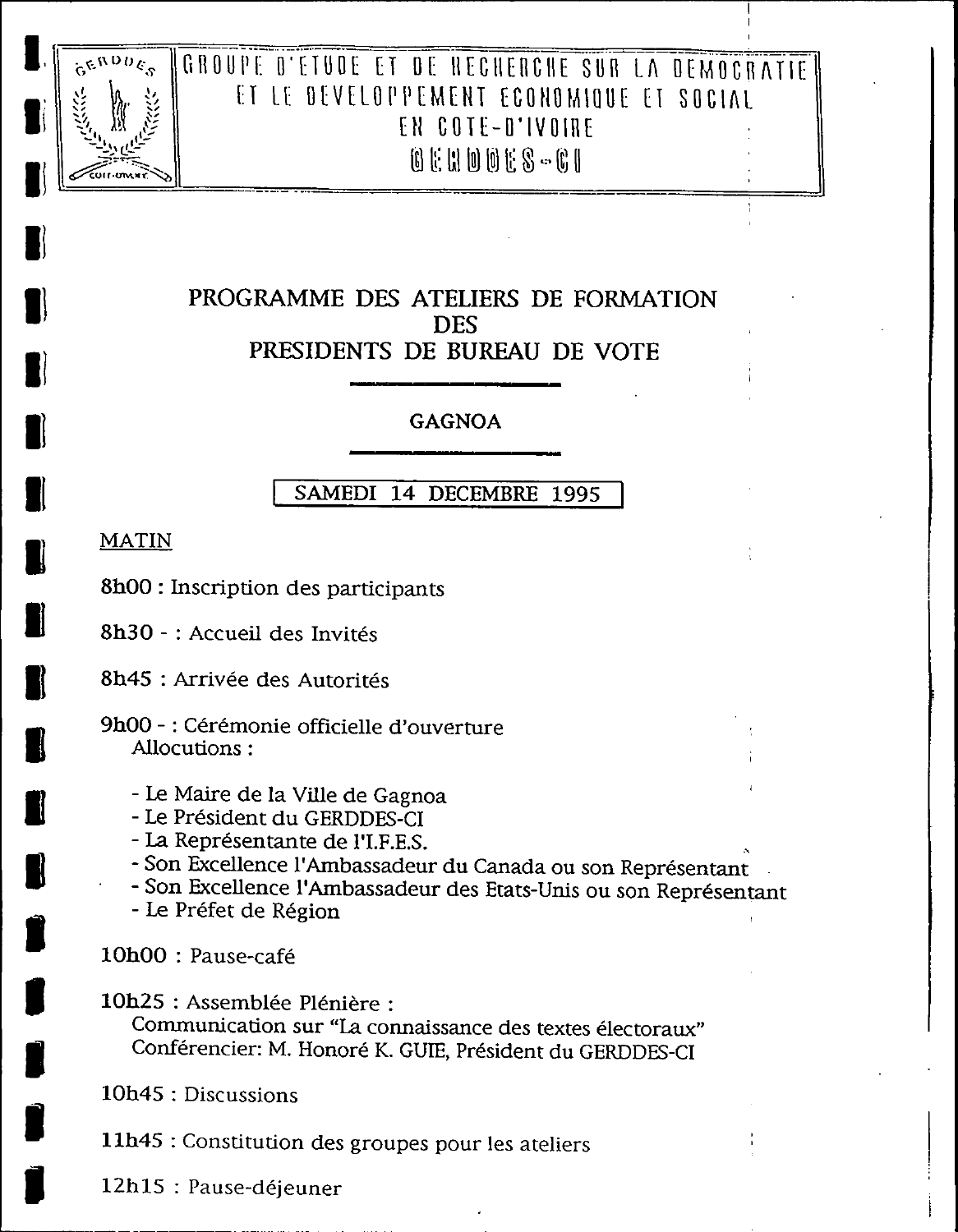#### APRES-MIDI

14h30 : Assemblée Plénière : Communication sur "L'organisation du scrutin"  $\downarrow$ Conférencier: un Représentant du Ministère de l'Intérieur

15h30 : Discussions

15h45 : Pause-cafe

16hOO : Ateliers-A: L'ouverture du bureau de vote B: Le deroulement du scrutin C: L a fermeture du bureau, Ie depouillement et la transmission des resultats

## DIMANCHE 15 DECEMBRE1996

MATIN

9hOO : Simulation

IlhOO : Pause-cafe

11h30 : Cérémonie de clôture

12h15 : Pause-dejeuner

15hOO : Fin de I'Atelier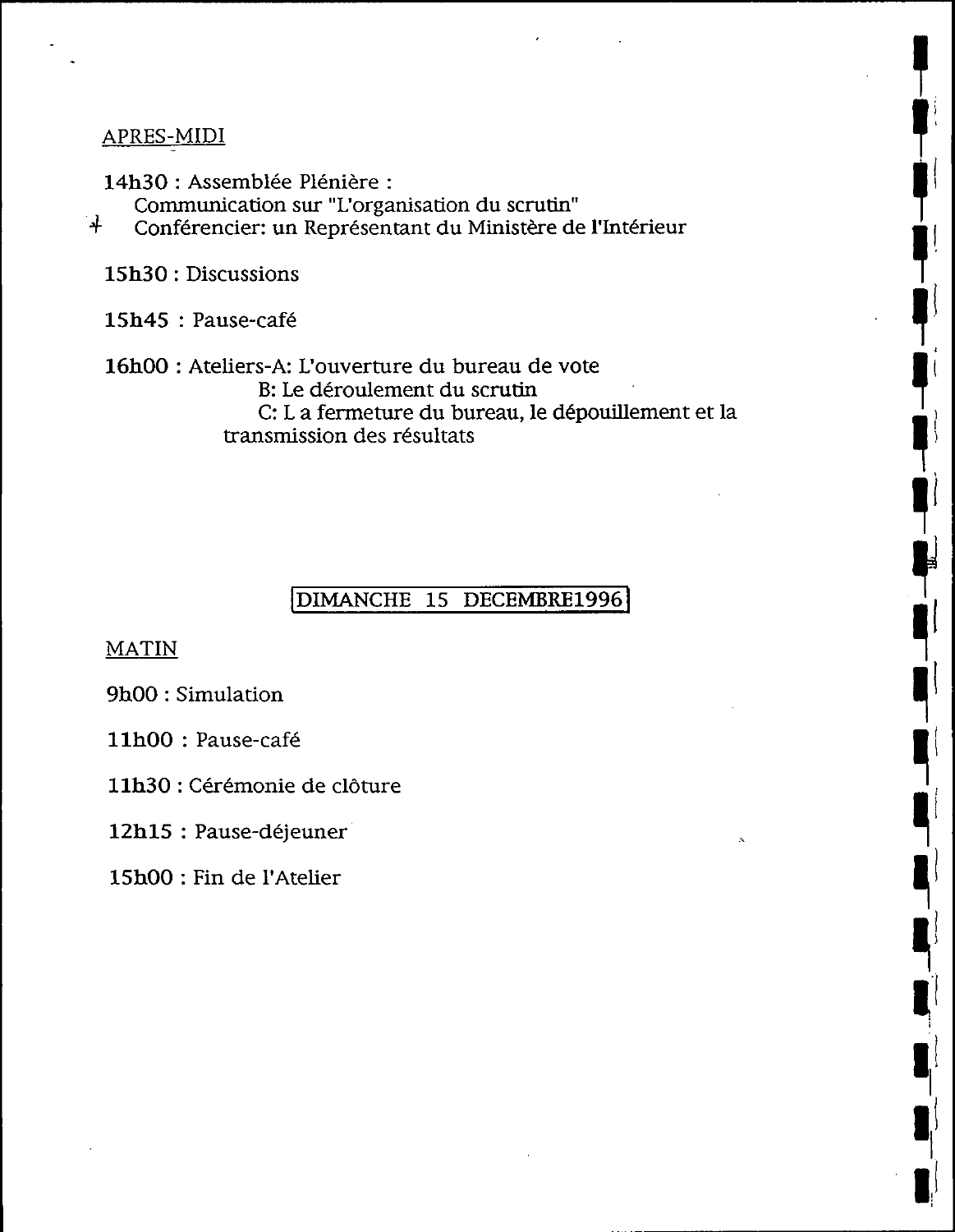

# HGROUPE O'ETUDE ET DE RECHERCHE SUR LA DEMOCRATIE ET LE DEVELOPPEMENT ECONOMIQUE ET SOCIAL EN COTE-D'IVOIRE 6 6 6 0 0 6 6 8 - 6 1

# PROGRAMME DES ATELIERS DE FORMATION **DES** PRESIDENTS DE BUREAU DE VOTE

## **MAN**

## LUNDI 16 DECEMBRE1995

**MATIN** 

- 8h00 : Inscription des participants
- 8h30 : Accueil des Invités
- 8h45 : Arrivée des Autorités
- 9h00 : Cérémonie officielle d'ouverture Allocutions:
	- Le Maire de la Ville de Man
	- Le Président du GERDDES-CI
	- La Représentante de l'I.F.E.S.
	- Le Préfet de Région
- $10h00$ : Pause-café
- 10h25 : Assemblée Plénière : Communication sur "La connaissance des textes électoraux" Conférencier: M. Honoré K. GUIE, Président du GERDDES-CI
- 10h45 : Discussions
- 11h45 : Constitution des groupes pour les ateliers
- 12h15 : Pause-déjeuner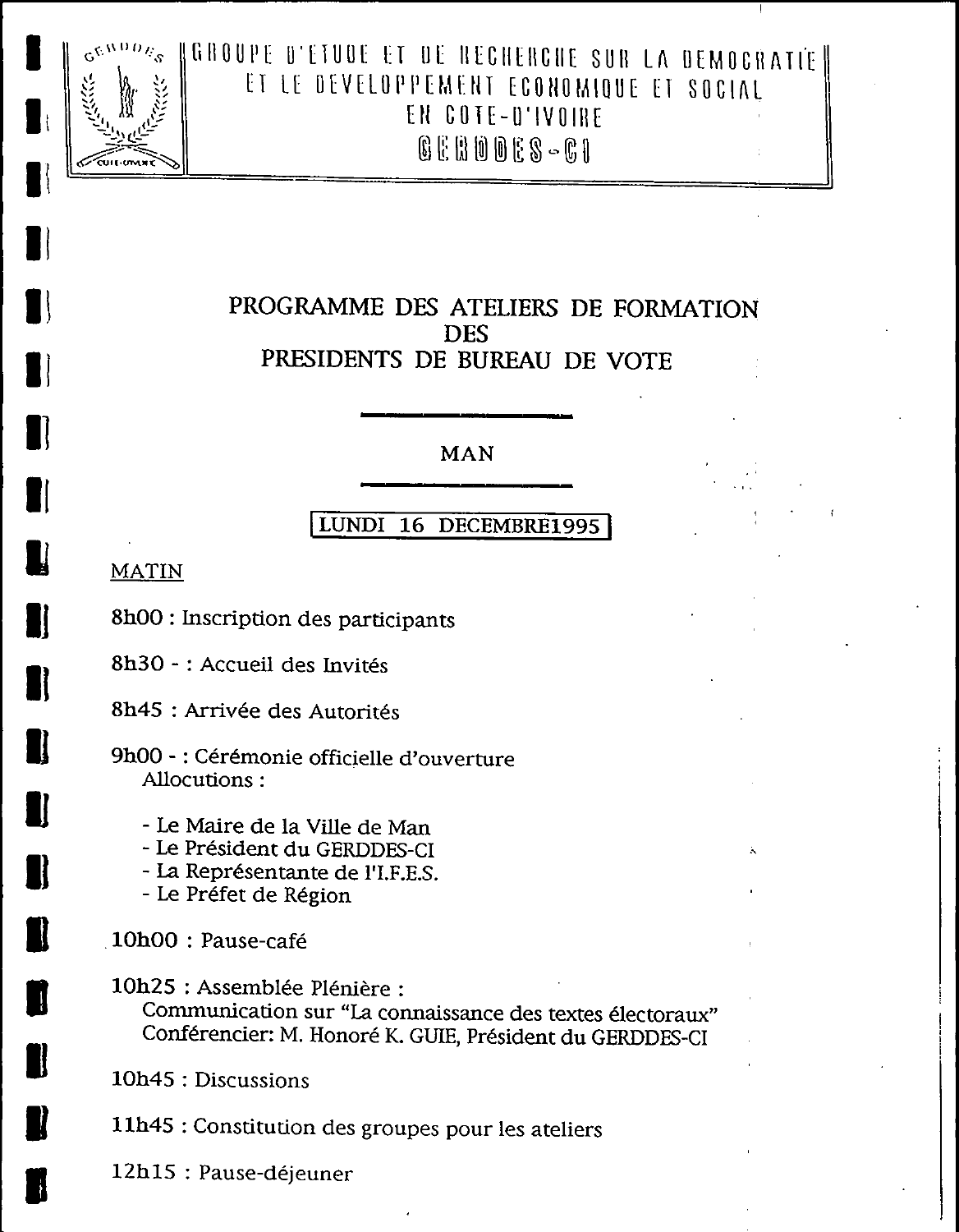APRES-MIDI

14h30 : Assemblée Plénière : Communication sur "L'organisation du scrutin" Conférencier: un Représentant du Ministère de l'Intérieur I

**I(** 

**II** 

 $\blacksquare$ 

**I(** 

**II** 

**Ii** 

**II** 

**t** 

**II** 

**II** 

**I'** 

**Ii** 

**II** 

**Ii** 

**II** 

 $\blacksquare$ 

 $\blacksquare$ 

**II** 

ISh30 : Discussions

ISh4S : Pause-cafe

16hOO : Ateliers-A: L'ouverture du bureau de vote B: Le deroulement du scrutin C: L a fermeture du bureau, Ie depouillement et la transmission des resultats

### MARDI 17 DECEMBRE 1996

MATIN

9hOO : Simulation

IlhOO : Pause-cafe

11h30 : Cérémonie de clôture

lZhlS : Pause-dejeuner

IShOO : Fin de l'Atelier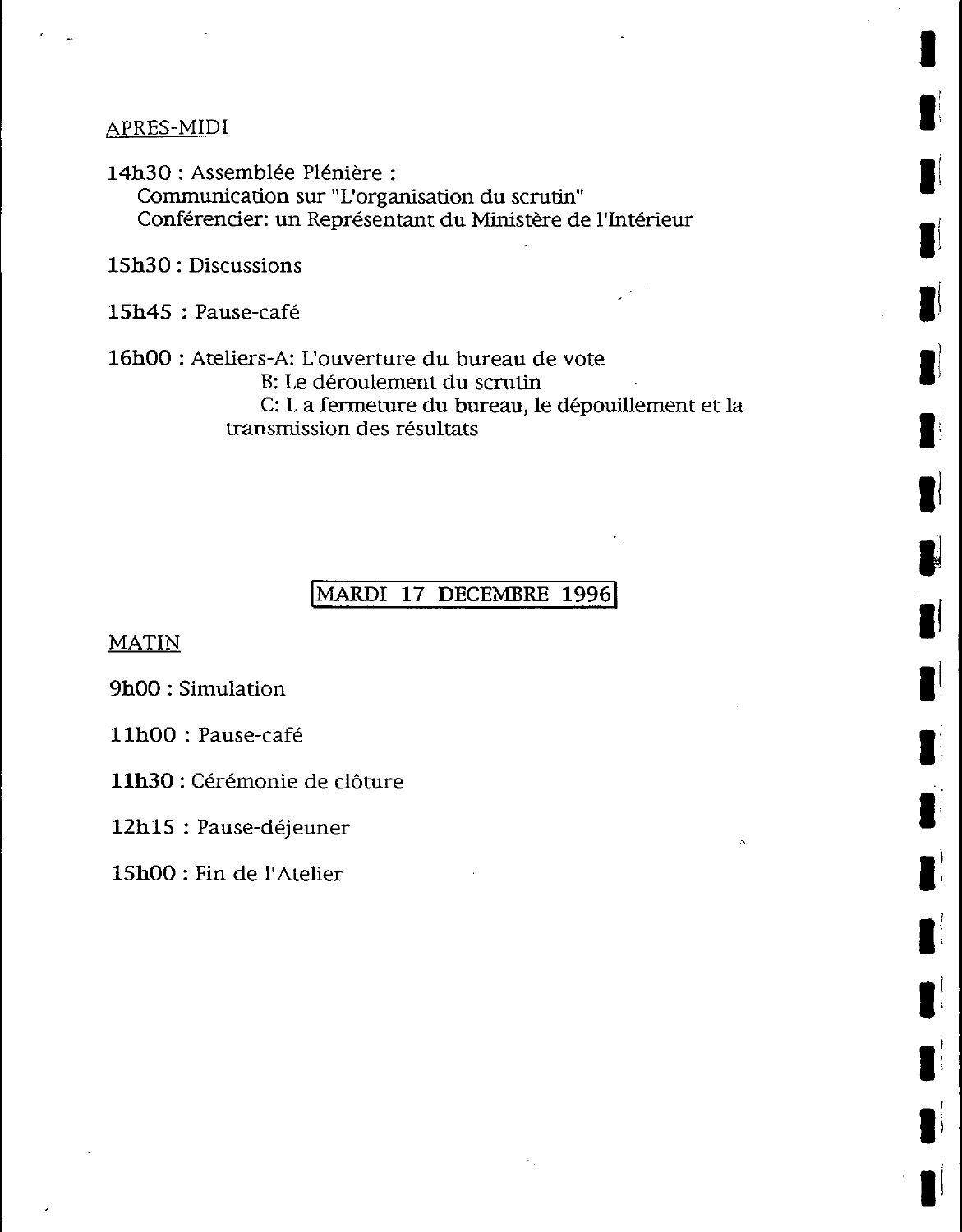

# PROGRAMME DES ATELIERS DE FORMATION DES PRESIDENTS DE BUREAU DE VOTE

### KORHOGO

## JEUDI 19 DECEMBRE 1995

MATIN

**Il** 

 $\blacksquare$ 

 $\blacksquare$ 

**II** 

**II** 

I

II

I

**in** 

**II** 

I

I

I

I

II

II

8hOO : Inscription des participants

8h30 - : Accueil des Invités

8h45 : Arrivée des Autorités

9h00 - : Cérémonie officielle d'ouverture Allocutions:

- Le Maire de la Ville de Korhogo

- Le President du GERDDES-CI

- La Représentante de l'I.F.E.S.

- Le Prefet de Region

10hOO : Pause-cafe

10h25 : Assemblée Plénière : Communication sur "La connaissance des textes eIectoraux" Conférencier: M. Honoré K. GUIE, Président du GERDDES-CI

lOh45 : Discussions

llh45 : Constitution des groupes pour les ateliers

12h15 : Pause-dejeuner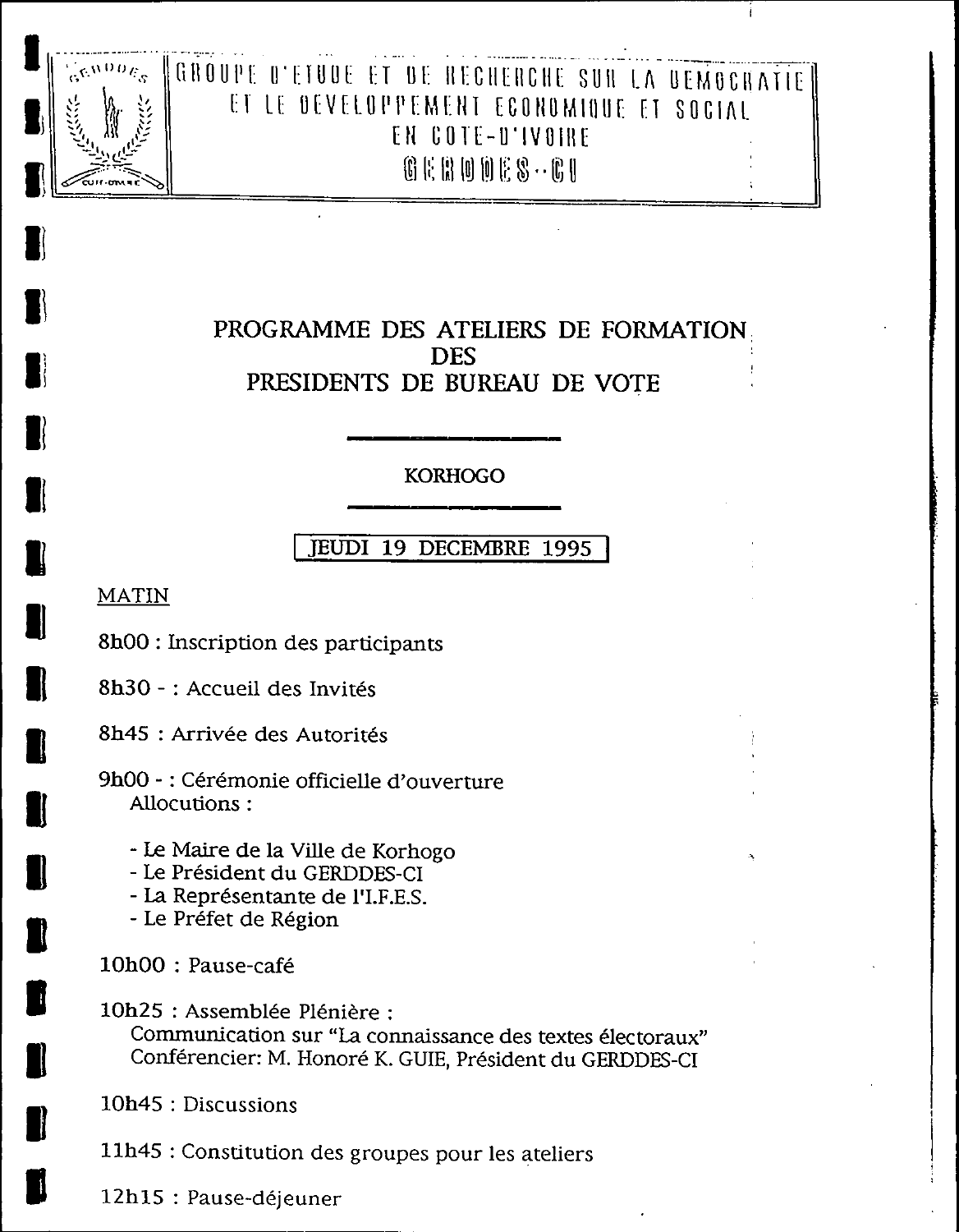APRES-MIDI

14h30 : Assemblée Plénière : Communication sur "L'organisation du scrutin" Conférencier: un Représentant du Ministère de l'Intérieur

15h30 : Discussions

15h45 : Pause-cafe

16hOO : Ateliers-A: L'ouverture du bureau de vote B: Le deroulement du scrutin C: L a fermeture du bureau, Ie depouillement et Ia transmission des résultats

### VENDREDI 20 DECEMBRE 1996

. MATIN

9hOO : Simulation

11hOO : Pause-cafe

11h30 : Cérémonie de clôture

12h15 : Pause-dejeuner

15hOO : Fin de l'Atelier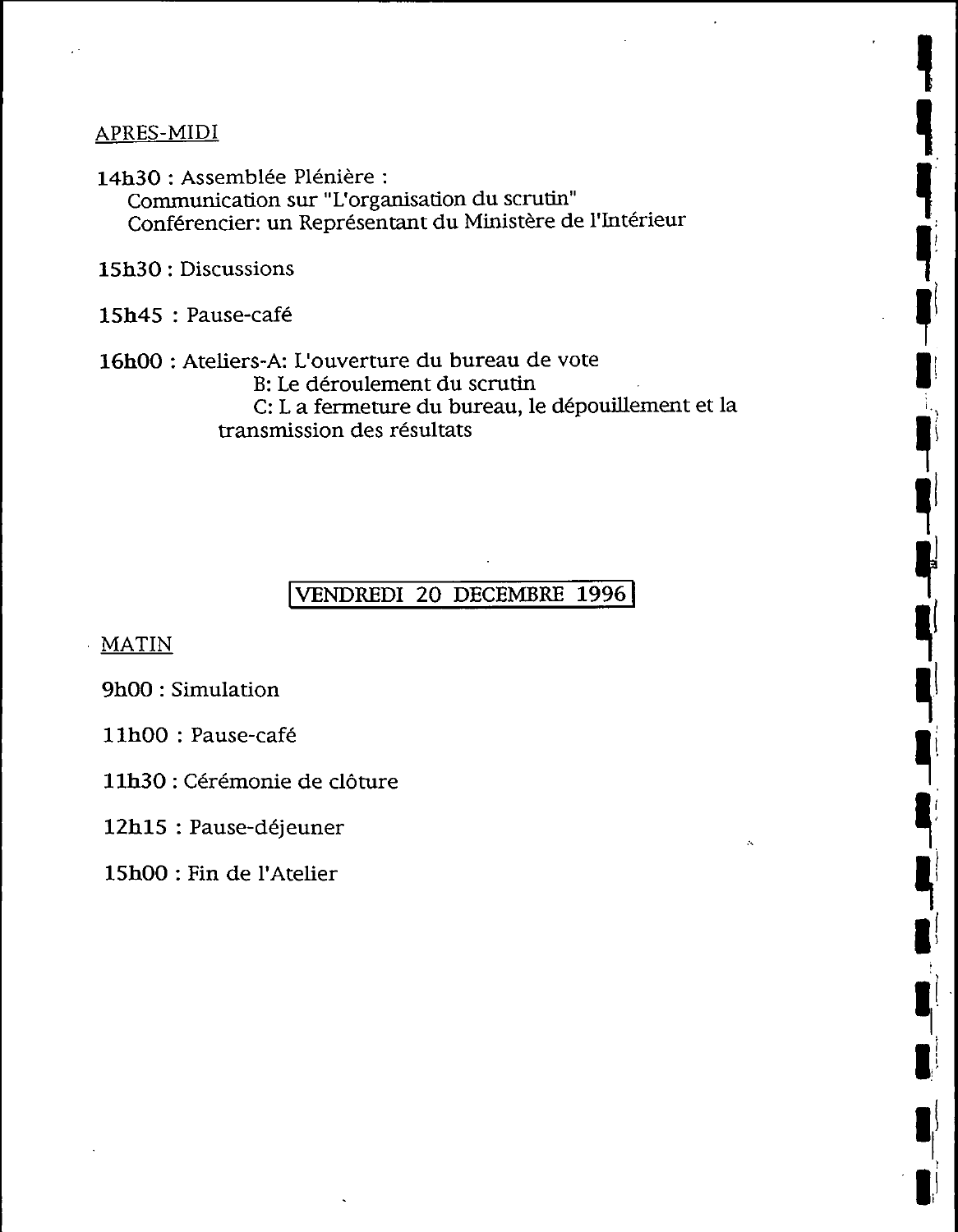# <u>КЕРЕВИОСЕ</u> **ARKDE CONE DIVOIRE**

 $\mathbb{R}^l$ 

 $\textcolor{red}{\blacksquare}$ 

 $\blacksquare$ 

 $\blacksquare$ 

 $\blacksquare$ 

 $\blacksquare$ 

1

 $\blacksquare$ 

 $\blacksquare$ 

 $\blacksquare$ 

I

 $\mathbf{I}$ 

 $\blacksquare$ 

j

# **GUIDE** DU PRESIDENT DE BUREAU DE VOTE POUR LES ELECTIONS GENERALES DE 1995

réalisé par LE MINISTERE DE L'INTERIEUR

ANG MARKATANG PANG **Samsos tempo de la propieta** 

**SALESOMIQUE A SERVICIONES** LAWI LASSAD E DUCCAN DAN ANCOUR DI MOITA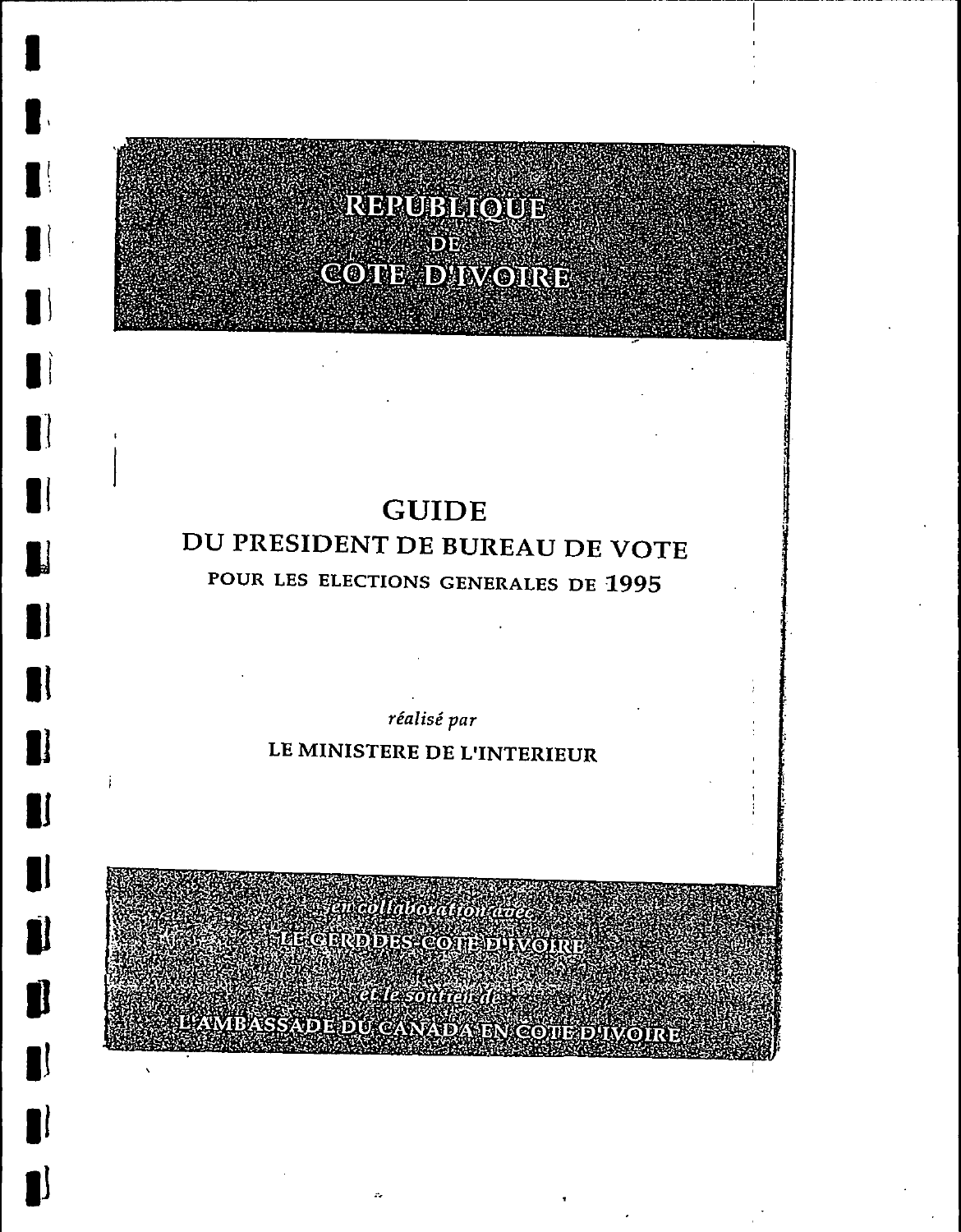# Eléctions **Le GERDES forme** les présidents de bureau de vote La section Ivolitenne du grous » venus des circonscriptions elec-

pe d'étude et de recherche el, corales de Komogo, Massala et pe d'étude et de récriterienne de la Cuantinour de la constitue de la constitue de la constitue de la constitue de la constitue de la constitue de la constitue de la constitue de la constitue de la constitue de la constitu et 20 décembre à Kornogo.

Financé par ... (Fondation Internationale pour les systèmes électoraux), un organisme américain basé à Washington, ce dépouillement et de la transmisséminaire a pour objectif de former et d'informer les potentiels. présidents de bureaux de vote sur les textiles électoraux afin qu'ils puissent conduire correctement le scrutin dans leur bureau de vote. Les participants sont

législatives partielles, les 19 et entin<sup>e</sup>, le séminaire a éclaté en trois ateliers. Un atelier a traité state "l'ouverture du bureau", un autre du "déroulement du scrutin" et un troisième de "la fermeture du bureau de vote, du sion des résultats". Des exercices de simulation ont été faits<sup>:</sup> par chaque sous-groupe sur son thème, devant les autres, de sorte qu'à la fin, tout le monde a vu comment ca se passe sur le ter-' (**rain** )ទ≺ជាទីការ រដ

deliablicantWQLBIEN<del>.co.processory/orangesters.com</del>p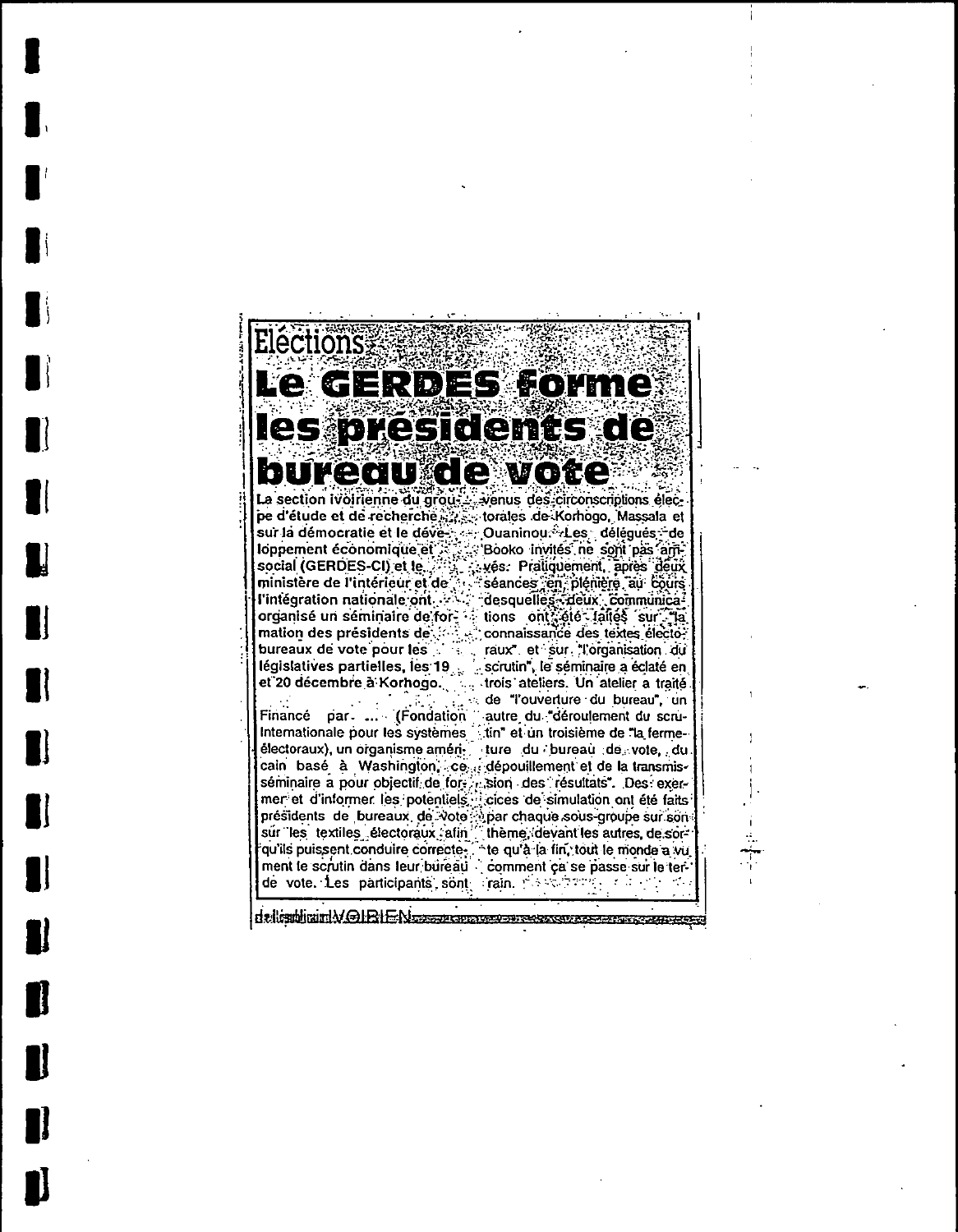# *Republic a/Cote d'/voire*  Partial Legislative Election Observation Report Korhogo sous-prefecture . December 29, 1996

IFES Program Officer Mara Posner joined Raphael Ouattara, Korhogo Regional Coordinator for Observatoire National des Elections (ONE), in visiting several polling stations in the Korhogo sousprefecture legislative race on December 29, 1996. Regional Coordinators were also stationed in Gagnoa, Man and Abidjan to cover a total of seven legislative and four municipal races. More information on the December 29<sup>th</sup> partial elections can be obtained from ONE's detailed observation report.

#### Preparations

I

I

 $\blacksquare$ 

**II** 

**I;** 

**II** 

I

 $\bullet$  .

I

I

I

I

I

I

I

I

I

I

•<br>•<br>•

The day before the election Mr. Ouattara and Ms. Posner visited the Prefect of Korhogo to inform him of the ONE observer mission. The Prefect provided a list of all polling stations in the Korhogo sous-prefecture, identified by number, location, number of registered voters, and name of the polling station supervisor.

ONE assigned eight observers to cover the Korhogo election; two teams of three and one team of two. As the polling stations were located in villages outside the town of Korhogo, it was not possible to send observers to each of the 63 polling stations. Instead, the ONE Coordinator decided to send observer teams to villages with the largest number of registered voters, villages with more than one polling station or villages that had problems in the past with elections or political parties.

#### Election Day

On election day Ms. Posner and Mr. Ouattara stopped by the sous-prefecture to check. in with authorities before preceding to the villages of Lataha and Kohotieri to observe polling stations 37, 39 & 40. (Note: in French polling stations are called "Bureau de Vote" or BV for short). The Regional Coordinator was also required to check in at the hotel throughout the day, in case any of the other teams encountered problems. He was also supporting observer teams for the municipal elections in Lakota, Booko and Seguela.

Ms. Posner was interested in assessing the impact of the IFES-supported GERDDES training on the performance of pollworkers. Mr. Diarrassouba Issouf, supervisor of BV 40 in Lataha, and Mr. Soungari Soro, Supervisor of BV 37 in Kohotieri, had attended the GERDDES training a week prior. Mr. Kofi N'Goran, the supervisor of BY 39 in Lataha, had not attended the GERDDES training and observing his performance allowed for a comparison.

Observations of BV 40: Mr. Diarrassouba was in the final stages of setting up the polling station when the ONE observer team arrived at approximately 8:00 AM. The polling station was well placed in a free standing one-room hut and it was well arranged. Both party delegates were present and Mr. Diarrassouba had chosen a secretary from the voter registry to help him run the polling station, per the electoral code. There were 5-7 gendarmes just outside the polling station, which seemed excessive. The ONE observer team stayed in BV 40 for about 25 minutes and during that time there were no voters present.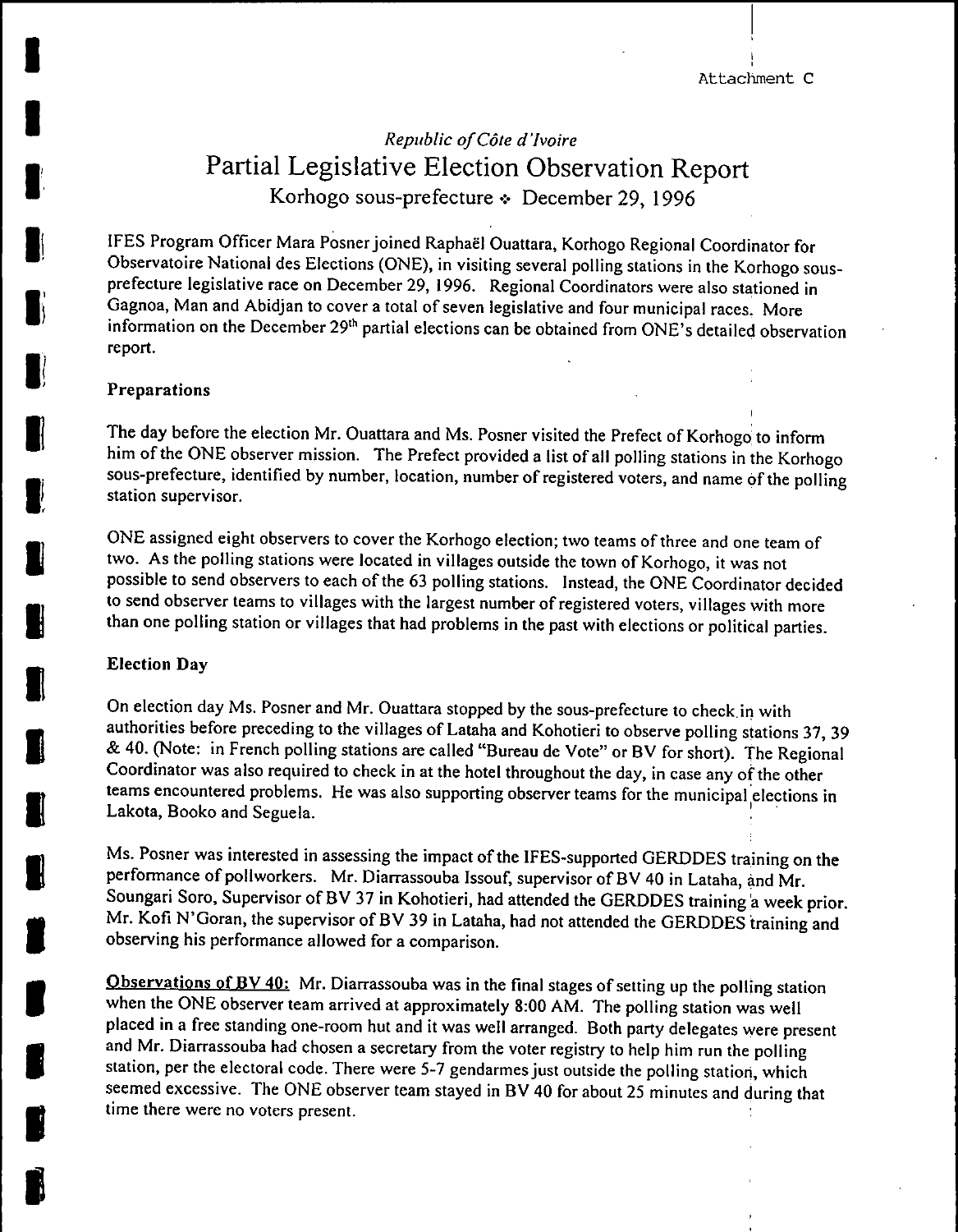Observations of BV 39: The ONE observer team preceded to BV 39, also in Lataha, to observe operations there. Polling station supervisor Koffi N'Goran had not attend the GERDDESIIFES training, as he was out of town at the time. This polling station was situated on the grounds ofa primary school and was poorly arranged. It was simply a table set up about 20 feet outside a classroom, where voters went to place their ballot in an envelope. Yoters were not lined up in an orderly fashion; rather there was a mass of people in front of the table. While we spoke to Mr. N'Goran, his secretary checked voter registration and identity cards and neither one of them was watching the ballot box.

I

**I·** 

**Ii** 

1'1

 $\blacksquare$ 

**I!** 

 $\blacksquare$ 

**II** 

aJ

 $\blacksquare$ 

**II** 

**I(** 

**If** 

 $\blacksquare$ 

 $\blacksquare$ 

**11** 

 $\blacksquare$ 

 $\mathbf{I}$ 

**IJ** 

Observations of BY 37: The third polling station visited by the ONE team was in the village of Kohotieri and was supervised by Soungari Soro. The Korhogo sous-prefecture legislative race had been necessitated by the death of the legislator, who was from Kohotieri and during the campaign there had been some disturbances related to party activity. However, on election day the village was calm. The polling station was exceptionally well organized on the porch of a primary school, with voters lined up in an orderly fashion and operations running smoothly. Mr. Soungari was clearly in charge and two gendarmes were a good distance away from the polling station. Mr. Soungari indicated having received the GERDDES training helped him a great deal in setting up the polling station and had provided him with a better understanding of the electoral code.

#### General Observations

All the polling stations visited faced similar standard shortcomings:

- I. Inconsistency of polling station facilities.
- 2. Lack of polling booths and/or container for unused ballots.
- 3. Lack of knowledge of the electoral process by polling station supervisors who had not been trained, by party delegates and by voters.
- 4. The presence of the gendarmes, or police, to maintain order in polling stations.

With regard to #4, in Lataha not only were they excessively present and close in proximity to the polling station but at one point during a mid-day visit there was a gendarme was inside the polling station with his rifle in hand, instructing voters where to stand and when to proceed to the registration table. The supervisor didn't ask the gendarme to leave or to keep the rifle away from the polling station, at least not during the time observed.

At the end of the day, when the observer team returned to this same polling station for the vote count, a gendarme interrupted the supervisor to ask him exactly who was authorized to be present for counting and tabulation of results. He was clearly insinuating the observer team should not be allowed in the polling station. The supervisor told him observers were authorized to be inside the polling station and anyone else who wanted to could observe from outside. The gendarme stayed inside the polling station the whole time, with his rifle on the floor next to him.

In addition, a few of the party delegates approached the ONE Regional Coordinator to complain about some polling stations supervisors who were being overly strict in not permitting voters who had their voter registration card with them vote, because they lacked a national identity card, or some other accepted identification. The lvorian Electoral Code addresses this issue, by allowing the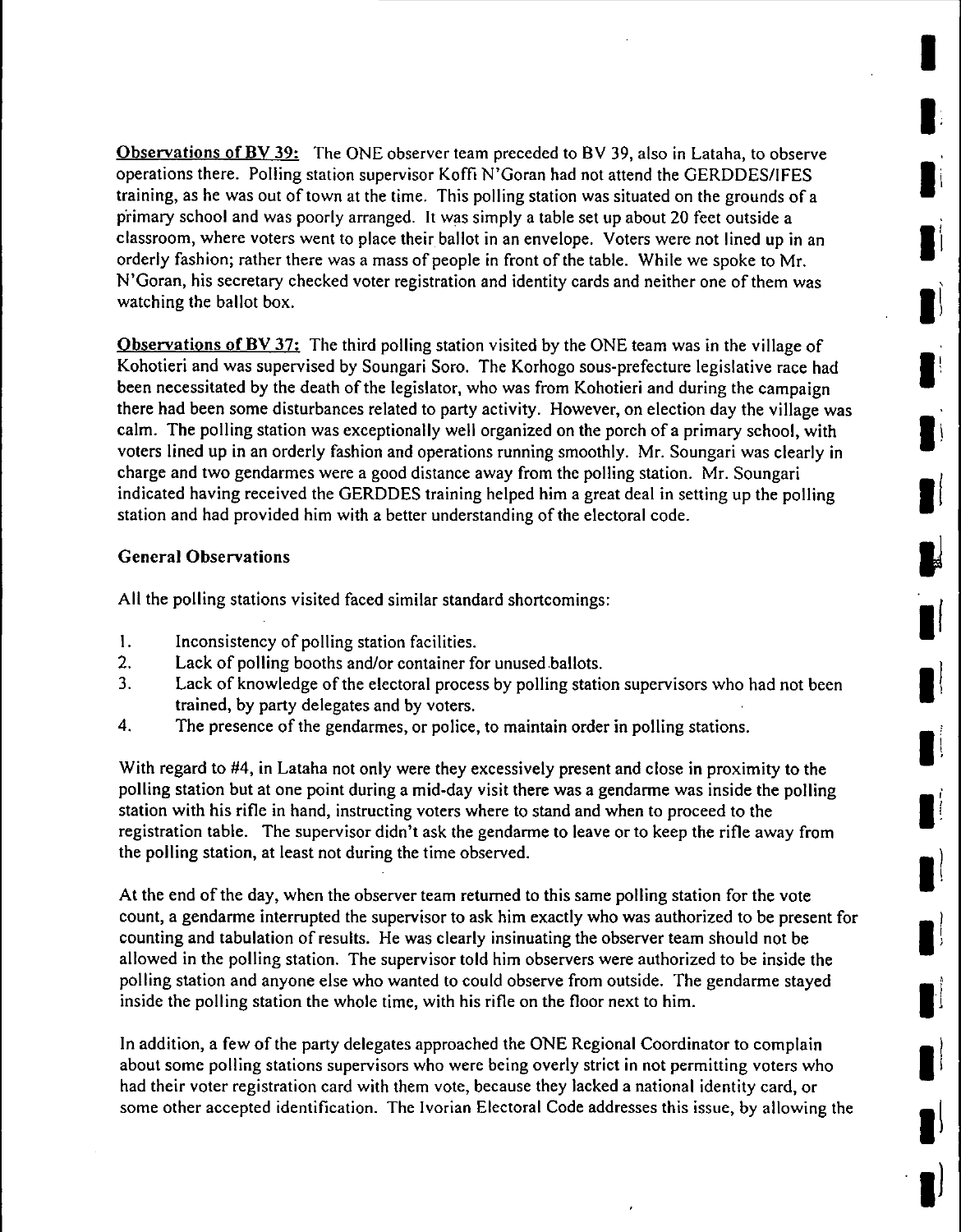person to vote if two other voters at the polling station can verify their identity. At one other time, a party delegate informed the ONE Regional Coordinator that POCI party representatives had visited the village of Lataha the day before and given 500 CFA to each registered villager, instructing them to vote POCI on election day.

#### Comments and Suggestions

**I:** 

**II** 

**II** 

**II** 

**11** 

**II** 

**U** 

**IJ** 

**II** 

 $\blacksquare$ 

**III** 

**II** 

 $\blacksquare$ 

I

II

 $\blacksquare$ 

II

I. Training: GEROOES trained most of the polling station supervisors operating polling stations on election day in Gagnoa, Man and Korhogo and all of those interviewed confirmed the training had proven extremely useful. However, the Prefects had named others who had not received the training. This made for an unequal application of procedures which was apparent in their performance on election day.

2. Civic Education: All polling station supervisors indicated what made their job difficult was the lack of trained co-workers as well as a general lack of knowledge of voting procedures. Voter education campaigns and more civic education is needed to address these problems.

3. Identification: Polling station workers and party representatives need identification. They should be provided with simple badges or arm bands. ONE observers wore badges showing their credentials which helped identify them to authorities and polling station workers.

4. Rules and regulations concerning the carrying of arms in and around polling stations require careful review. No firearms should be allowed within 50 meters of a polling station. If the military or police are used to control voter access to the polling stations, they must not be armed.

5. Procedures and set-up: Careful thought should be given to polling station locations in advance of election day by local authorities. Instructions should be provided to each supervisor, including a diagram of suggested polling station set-up that encourages improved traffic flow and simplifies the pollworkers tasks. Voters should be encouraged to dispose of their unused ballots in a closed receptacle or in a nylon bag hung in each polling booth.

6. Indelible ink should be distributed with instructions for proper use.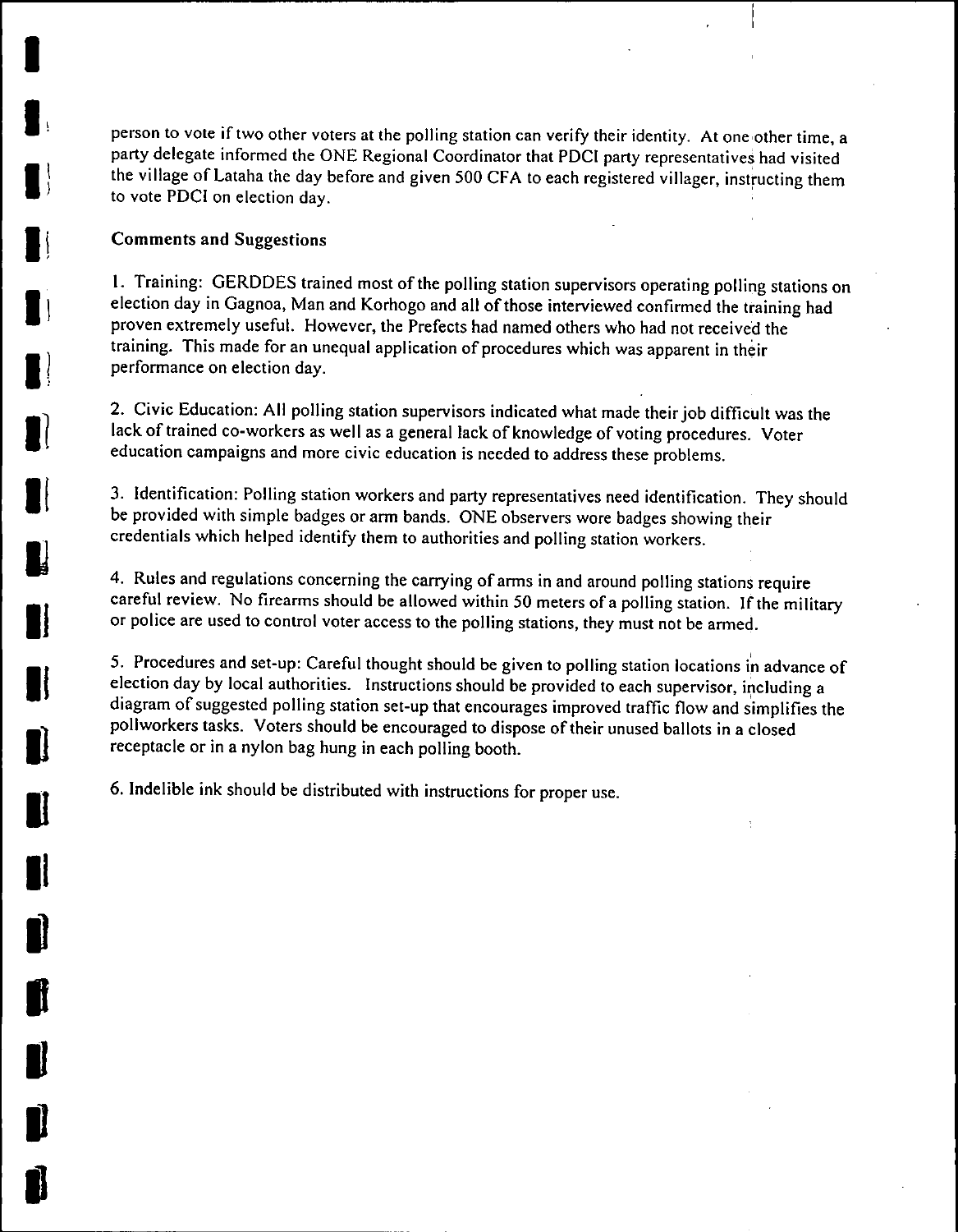# REPUBLIQUE DE COTE D'IVOIRE

# ELECTION A L'ASSEMBLEE NATIONALE

SCRUTIN DU 29 DECEMBRE 1996



# **OUSMANE COULIBALY**

CIRCONSCRIPTION ELECTORALE Nº 100 SOUS-PREFECTURE DE KORHOGO

ELECTION A L'ASSEMBLEE NATIONALE

1

l

 $\mathcal{L}$ 

SCRUTIN DU 29 DECEMBRE 1996



# COULIBALY MAMADOU SANGAFOWA CIRCONSCRIPTION ELECTORALE Nº 100

SOUS-PREFECTURE DE KORHOGO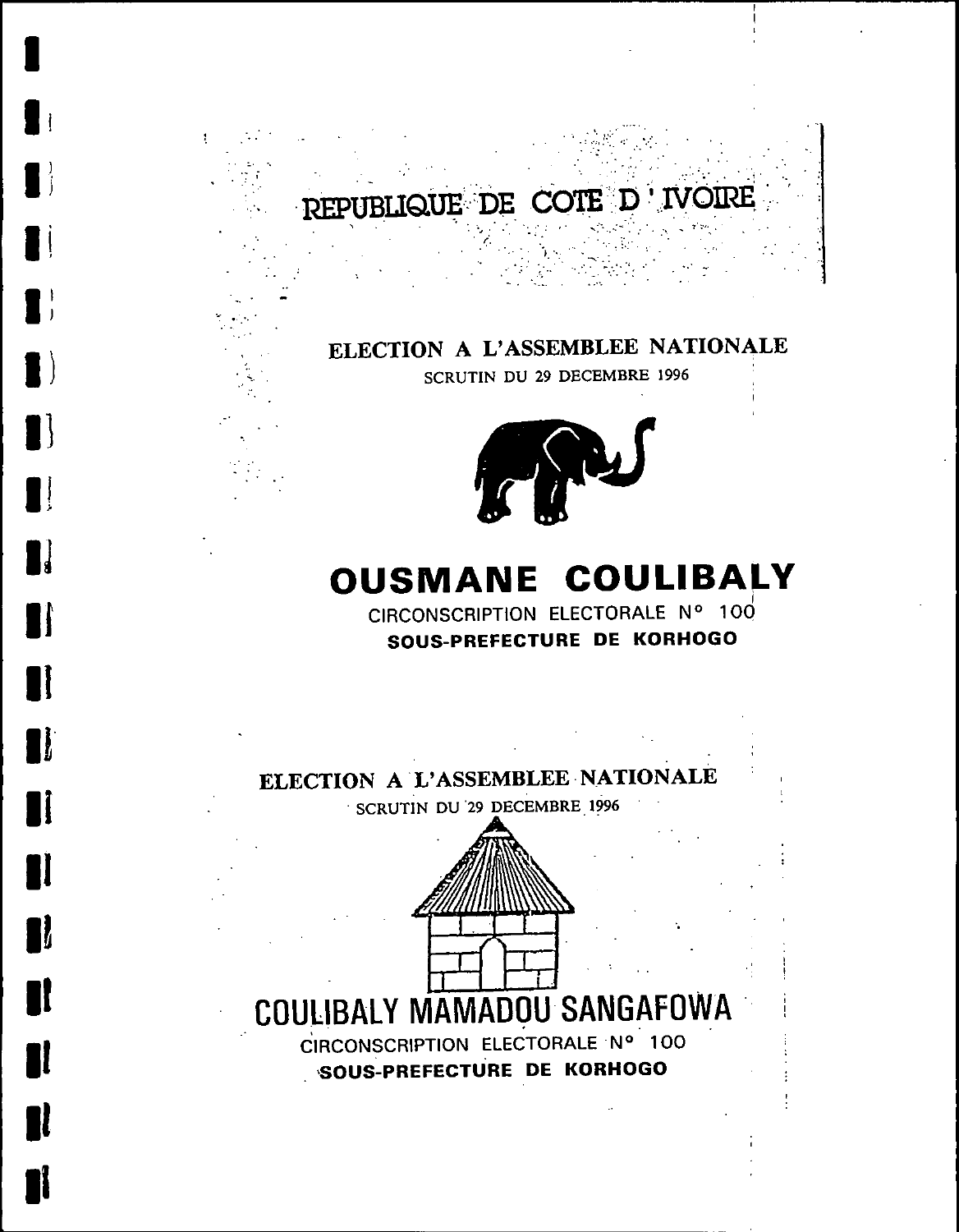- I'extension de l'observation aux elections municipales,

I

 $\blacksquare$ 

I:

Ii

**III** 

I)

Ii

Ii

I:

II

 $\blacksquare$ 

I!

It

**III** 

**III** 

Pour ces partielles, l'ONE a déployé une soixantaine d'observateurs repartis dans toutes les clrconscriptions electorales concernees, a savoir :

\* pour les leglslatives : Adzopc, Gaguoa-commune, Gagnoa-\* pour les municipales : Booko, Facobly, Lakota, Ouaninou.

Au terme de son observation, l'ONE a constaté avec satisfaction le bon déroulement général des opérations de vote. Il salue en particulier :

- le climat de paix qui a prévalu ;
- -l'attitude cooperative du Minstere de J'Interieur et de J'Intégration Nationale, des autorités politiques et administratives ;
- le souci des acteurs politiques d'éviter l'affrontement ;<br>- la présence des officiers électoraux ;
- 
- le comportement civique et la compétence de la plupart des présidents des bureaux de vote ;
- la mobilisation et le comportement civique des électeurs.

*VONE* tient cependant a reJever certaines faiblesses OU irregularltes constatees Ie jour de scrutin, qu'il serait souhaitable de corriger pour les consultations électorales à venir. Ce sont :

- -la presence massive et parfois lntimidante des forces de l'ordre ;
- l'identification du Président de bureau de vote et de ses assesseurs ;
- 
- le choix des secrétaires et des scrutateurs ;<br>- la formation de certains membres de Bureau de vote ;
- le comportement de certains délégués des candidats ;
- la question de l'identification des électeurs dans certains burea.ux de vote; .

- l'utilisation de J'encre indélébile comme moyen<br>d'émargement.

Toutes ces constatations feront l'objet d'un rapport détaillé qui sera transmis au Ministère de l'Intérieur et de l'Intégration Nationale et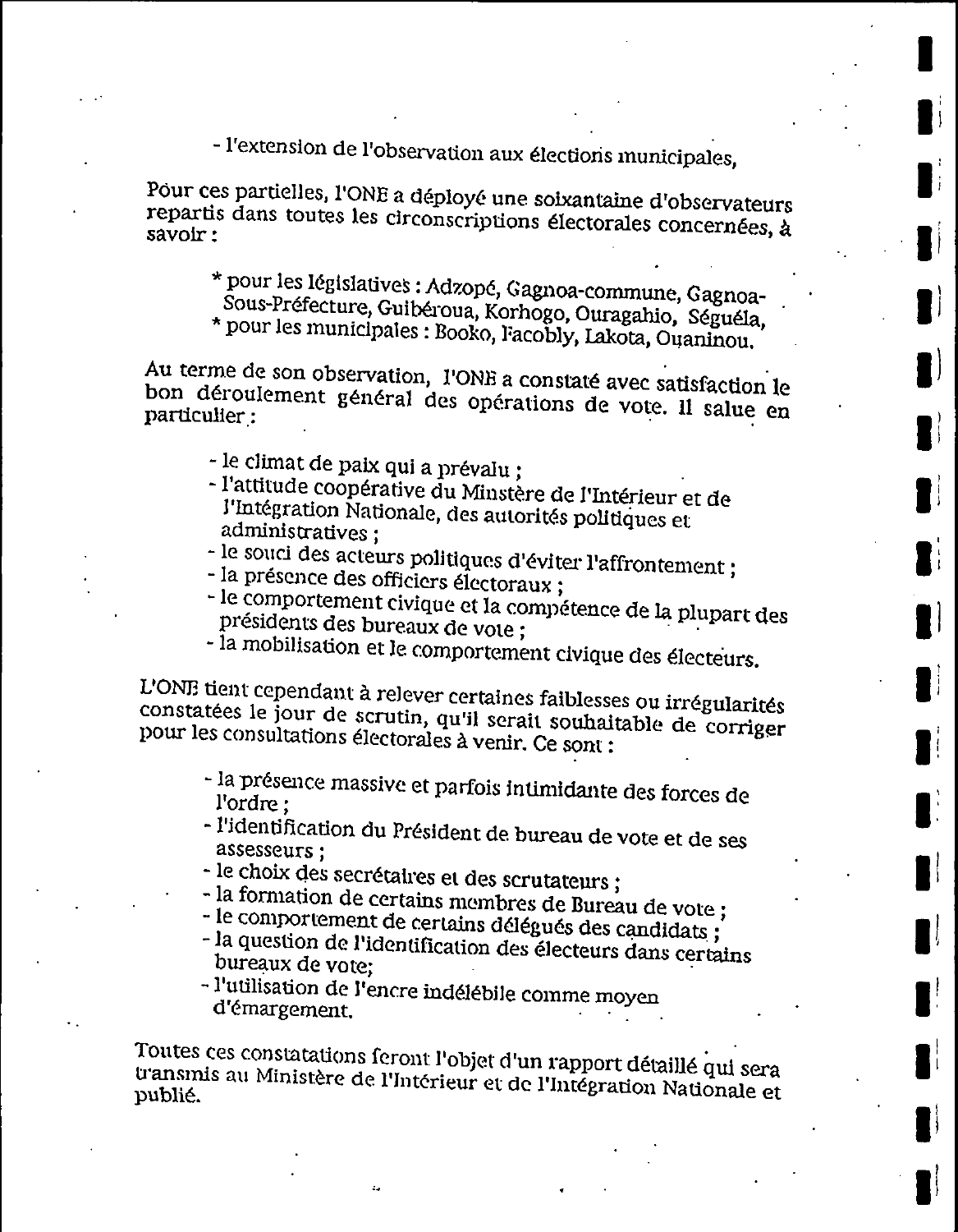# L'ONE tient à remercier :

- le Ministère de l'Intérieur et de l'Intégration Nationale et le Gouvernement de la République de Côte d'Ivoire pour la confiance qui lui a été accordée dans le cadre de cette mission d'observation ;
- l'Ambassade du Canada pour avoir entièrement financé la mission :
- l'Ambassade des Etat-Unis et l'IFES pour leur soutien dans le cadre de la préparation de la mission ;
- les acteurs politiques et les populations pour leur comportement civique qui a permis le bon déroulement de ces élections partielles.

Fait à Abidjan le 31 décembre 1996.

| Pour l'ONE, le Président |
|--------------------------|
| Matches National de      |
|                          |
| Le Président             |
| Honoré K. GUIÉ<br>44.5   |
| Abidian                  |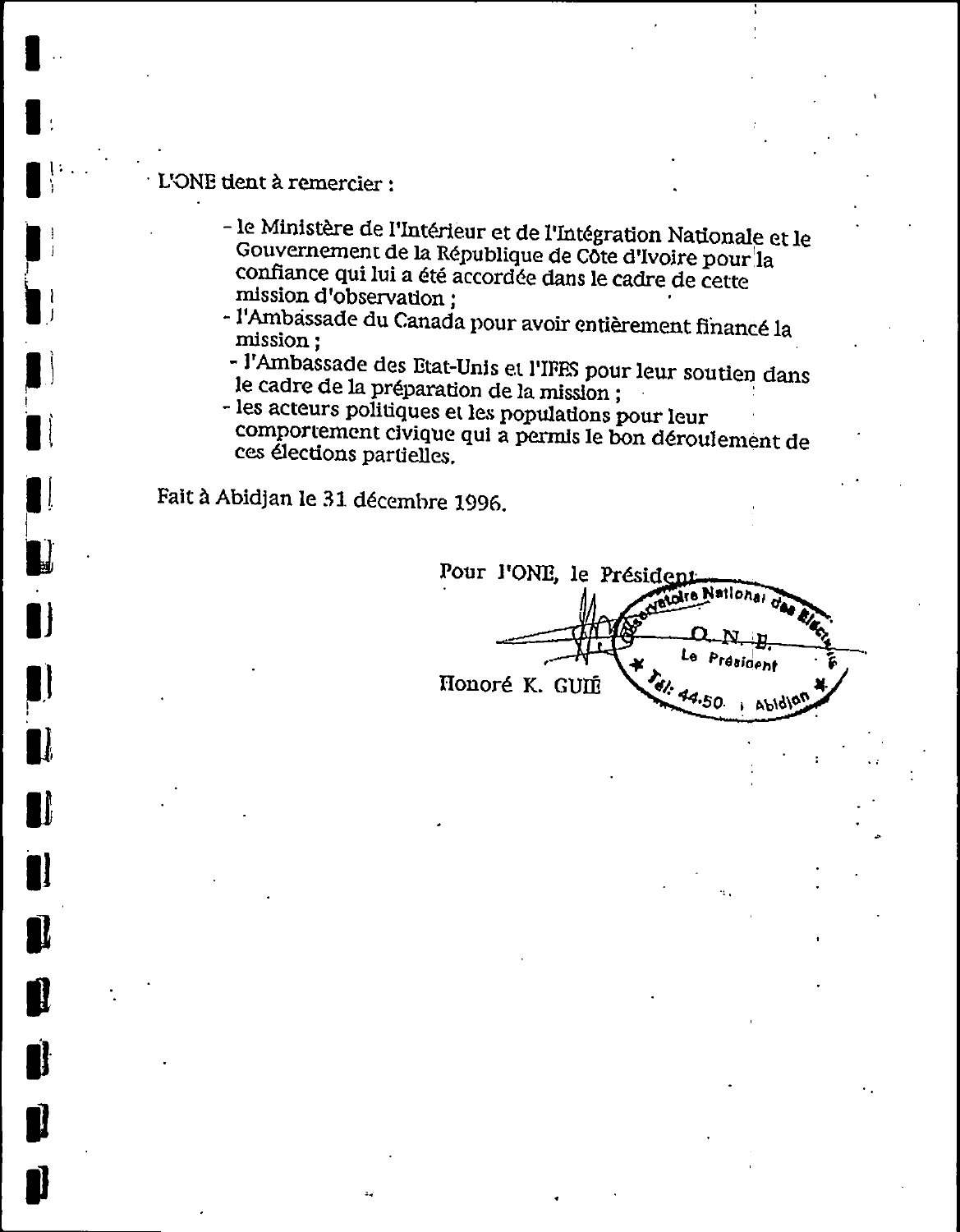FRATERNITÉ-MATIN/MARDI31 · DÉCEMBR

# Élections partielles du 29 décembre :

**LES RÉSULTATS OFFICIELS PAR BOMBET** 

Les élections partielles qui viennent de se dérouler ont été rendues nécessaires en raison des violences et autres perturbations qui ont émaillé les scrutins précédents et qui ont conduit à leur suspension ou à leur annulation. Ce scrutin passé, faut-il le rappeler, s'était caractérisé par la nette victoire du PDCI-RDA.

Un an après, dans un contexte politique caracterisé par des actions soutenues du Chef de l'Etat et du Gouvernement dans le sens de la promotion d'une democratie apaisée, les élections partielles presentes se sont préparées dans le calme avec la participation de plusieurs acteurs et animateurs politiques.

- Le premier constat qui s'impose au dénouement de ce processus électoral, c'est la maturité des militants des partis politiques en lice, et des Ivoiriens en général.

-- Le deuxieme constat est relatif au taux de participation qui est de 51,25%, ce qui peut être considéré comme relativement satisfaisant au regard des taux moyens enregistres généralement pour ce type d'élection.

- Le troisième constat qu'on pourrait faire est sans aucun doute la recomposition du paysage politique autour de trois partis, le P.D.C.I, le F.P.I, le R.D.R en dehors de quelques candidats sans étiquette.

Tous les autres partis politiques, dont certains s'étaient manifestes lors des précédentes consultations et que l'on était en droit d'attendre à ce rendez-vous, ont choisi pour des raisons qui leur sont propres de s'abstenir.

La lecture qu'il nous est donné de faire des derniers résultats est la suivante:

En ce qui concerne les élections législatives

Korhogo sous-préfecture: est déclaré vainqueur M. Ousmane Coulibaly du PDCI-RDA avec 61,31% des voix face au candidat du R.D.R.

Adzopé: le P.D.C.I-R.D.A l'emporte avec 63,28% des voix pour M. Yapo Achi Christophe face au FPI.

Séguéla 1: sort victorieux des urnes, M. Bakayoko Youssouf du P.D.C.I-R.D.A avec 48,63% des voix face a un candidat R.D.R et à deux candidats sans étiquette.

Dans la région du centre-ouest, comme de nombreux observateurs politiques s'y attendaient, les circonscriptions electorales de Gagnoa sous-préfecture avec M. Dassé Henri, Guiberoua avec Brissi Troupa Joachim, Ouragahio avec M. Gbagbo Laurent, sont demeurées sous l'influence du F.P.I avec respectivement les pourcentages suivants: 61,91%; 58.12%; 74,33%.

Ce qu'il faut signaler concernant les élections législatives. c'est que sur 08 sièges à pourvoir, le P.D.C.I en a obtenu 03 (Séguéla, Korhogo et Adzopé). Le département de Gagnoa qui reste le bastion traditionnel du F.P.I remporte effectivement les 05 autres sièges.

En ce qui se rapporte aux élections municipales:

A Ouaninou: est sortie vainqueur, la liste Espoir conduite par M. Lanciné Bamba du P.D.C.I-R.D.A avec 52,50% des voix face à un candidat sans étiquette.

A Booko: vainqueur, la liste Paix et Développement conduite par M. Vassidiki Diomandé du P.D.C.I-R.D.A avec 56,58% des voix face au F.P.I.

A Lakota: emporte le scrutin, la liste Union-Développement-Solidarité conduite par M. Diarra Pelkan du P.D.C.I-R.D.A avec 58,82% face au député Boga Doudou du F.P.I.

A Facobly: vainqueur la liste Espoir et Renouveau du F.P.I conduite par M. Tehi Kouhon avec 52,33% des voix face au P.D.C.I- $R.D.A.$ 

Ainsi, au niveau des élections municipales, le PDCI-RDA remporte les élections dans trois des quatre communes intéressées.

Quelles conclusions pouvonsnous tirer de ces résultats? Premierement, Il faut relever que le PDCI a présenté des candidats dans toutes les onze (11) circonscriptions concernées. Ce qui confirme l'envergure nationale

de ce Parti, le FPI s'étant focalisé sur le centre-ouest, l'ouest et le sud, tandis que le RDR se limitait aux régions du nord et du nordouest, avec une incursion à Gagnoa-commune.

Deuxlèmement, au regard des scores enregistrés par les candidats sans étiquette, l'on peut remarquer que les électeurs ont tendance à accorder leurs suffrages aux candidats investis par les partis politiques.

Troisiemement, concernant les circonscriptions electorales, on peut dire qu'à Korhogo, Adzopé et Séguéla, les résultats traduisent une tendance à un rééquilibrage des forces politiques.

Pour conclure, la grande leçon que l'on peut tirer de ces élections, c'est le climat qui a prévalu et qui va dans le sens de la democratie apaisée, prônée par le Chef de l'Etat, ce qui honore notre pays. En effet, aucun incident grave n'est venu émailler ce processus electoral, aussi bien dans sa preparation que dans son déroulement.

Il faut en outre indiquer que certaines ambassades et légations étrangères se sont étroitement associées à l'observation du scrutin. Par ailleurs, ces élections partielles ont été l'occasion pour les observateurs nationaux de suivre, de bout en bout, la mise en œuvre du processus électoral et ce, depuis la formation des scrutateurs et présidents de bureaux de vote jusqu'à l'observation-du scrutin proprement dit. Convientil de le préciser, la mise en place de cet observatoire national constitue une première et le Gouvernement qui est soucieux de la consolidation de la démocratie ne peut que s'en féliciter.

C'est enfin le lieu de rendre un hommage appuyé aux autorités préfectorales et administratives. aux forces de sécurité, à la presse, aux différents acteurs politiques et à tous ceux qui, à des degrés divers, nous ont permis de relever avec succes ce, défi majeur, qui est le gage de la maturité politique des Ivoiriens.

**Emile Constant BOMBET**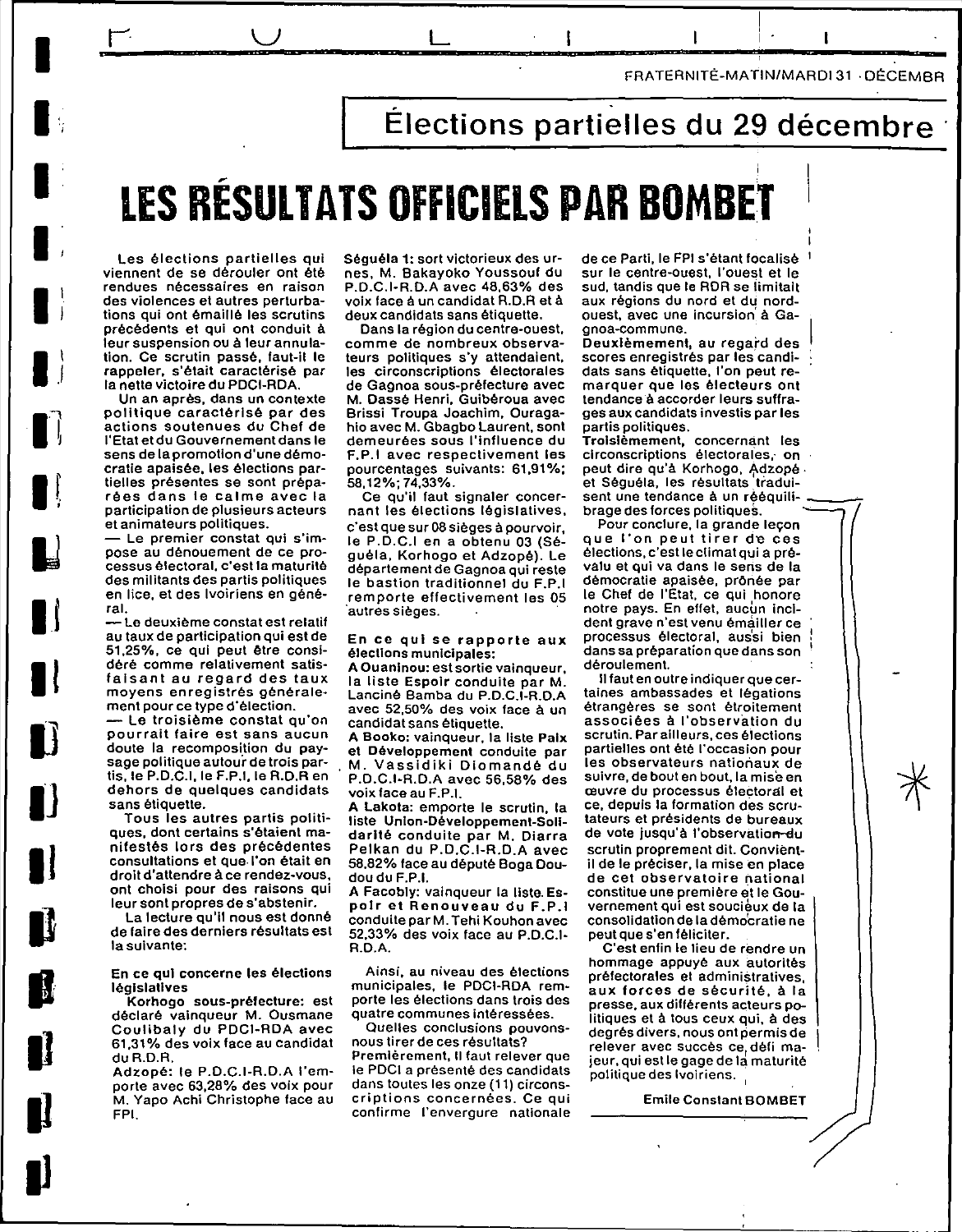$\begin{bmatrix} 1 & 0 \\ 1 & 0 \\ 0 & 0 \end{bmatrix}$  $\hat{\mathbf{r}}$  $\bar{\bar{z}}$ 

Ţ

 $\label{eq:2.1} \mathbf{E} = \mathbf{E} \mathbf{E} \mathbf{E} \mathbf{E}$  $\begin{array}{c} \begin{array}{c} 1 \\ 1 \\ 1 \end{array} \\ \begin{array}{c} 1 \\ 1 \end{array} \\ \begin{array}{c} 1 \\ 1 \end{array} \\ \begin{array}{c} 1 \\ 1 \end{array} \end{array}$ 

 $\frac{1}{2}$ 

 $\sim 10^{-11}$ 

 $\mathcal{L}_{\text{max}}$  and  $\mathcal{L}_{\text{max}}$ 

 $\blacksquare$  $\blacksquare$  $\blacksquare$  $\blacksquare\}$ 

 $\blacksquare$ 

 $\mathbf{I}$ 

 $\blacksquare$ 

 $\mathbf{l}$ 

L

 $\blacksquare$ 

 $\blacksquare$ 

 $\blacksquare$